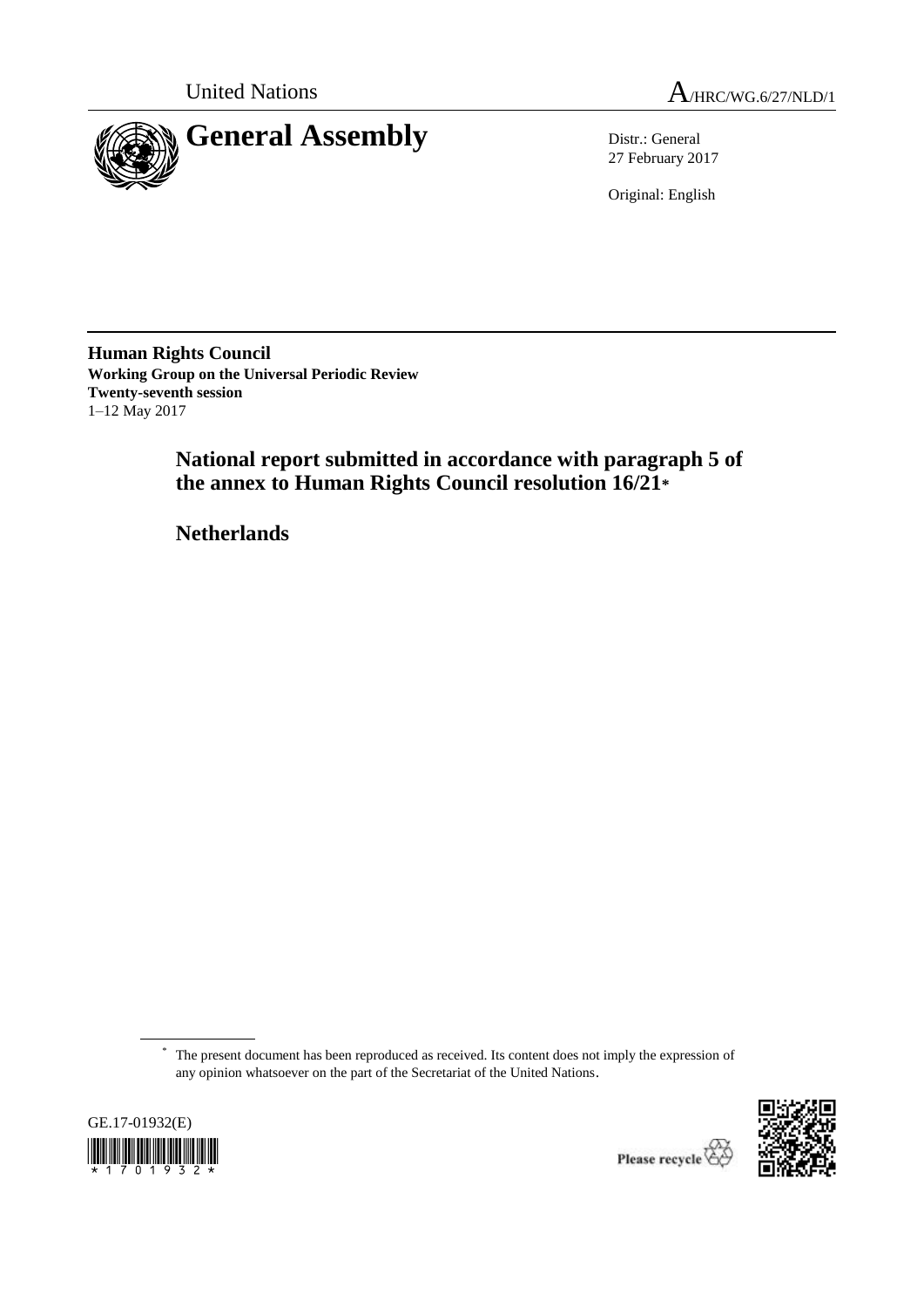# **I. Introduction**

1. The four countries of the Kingdom of the Netherlands are all democratic states governed by the rule of law. The promotion and protection of human rights on the ground is a vital prerequisite in our democratic societies and the Kingdom of the Netherlands will continue its efforts in this area.<sup>1</sup> The UPR cycles are a valuable addition to the continuing debate on the state of human rights in the Kingdom and the recommendations flowing from this process are a solid basis for dialogue with all relevant national and international stakeholders. Therefore, the Kingdom has voluntarily submitted an interim report on the implementation of the recommendations from the previous UPR cycle in November 2014.

2. Societies are constantly changing under the influence of, among other things, economic developments, technological advancement, demographic trends and increased migration. This can lead to new challenges in the area of human rights. For example, since the last UPR in 2012, discussions in the media and in politics seem to have intensified in the Netherlands and the perceived antagonisms between different groups in the Dutch pluralist society at times dominate public debate. Many see the benefits of a diverse society, however, it also gives rise to debate about what citizenship and integration may require of anyone living in the Netherlands. Simultaneously, both the government and citizens have taken many initiatives to overcome these differences with respect for diversity.

### **Constitutional framework: one Kingdom, four countries<sup>2</sup>**

3. In 2010, the Kingdom of the Netherlands underwent constitutional reforms. In the new structure, the Kingdom of the Netherlands consists of four countries of equal status: the Netherlands, Aruba, Curaçao and St Maarten. Although there is some form of cooperation between the countries in the field of human rights, each of the countries is autonomous in its implementation of the obligations stemming from the different human rights conventions.

4. Bonaire, St Eustatius and Saba – which were previously part of the Netherlands Antilles together with Curaçao and St Maarten – are now part of the country of the Netherlands. It is the aim to eliminate any unjustified differences between the Caribbean and the European parts of the Netherlands as soon as possible. However, it is important that the islands are given sufficient time to absorb all the new statutory and other measures that are needed.

5. Since 2010, much has already been achieved, for example in the areas of access to health care and the quality of primary education. In other areas, integral multiannual programmes have been formulated. The four focal points of these programmes are poverty reduction, economic development, the advancement of children's rights and good governance. These programmes are island-specific, in order to accommodate for the differences between the islands.

# **II. Methodology and consultation process**

6. The Ministry of the Interior and Kingdom Relations and the Ministry of Foreign Affairs have a joint responsibility for the follow-up of UPR recommendations, with the former being in charge of drafting this national report. They cooperate closely with the Ministries of Security and Justice; Social Affairs and Employment; Education, Culture and Science; Health, Welfare and Sport; and Economic Affairs.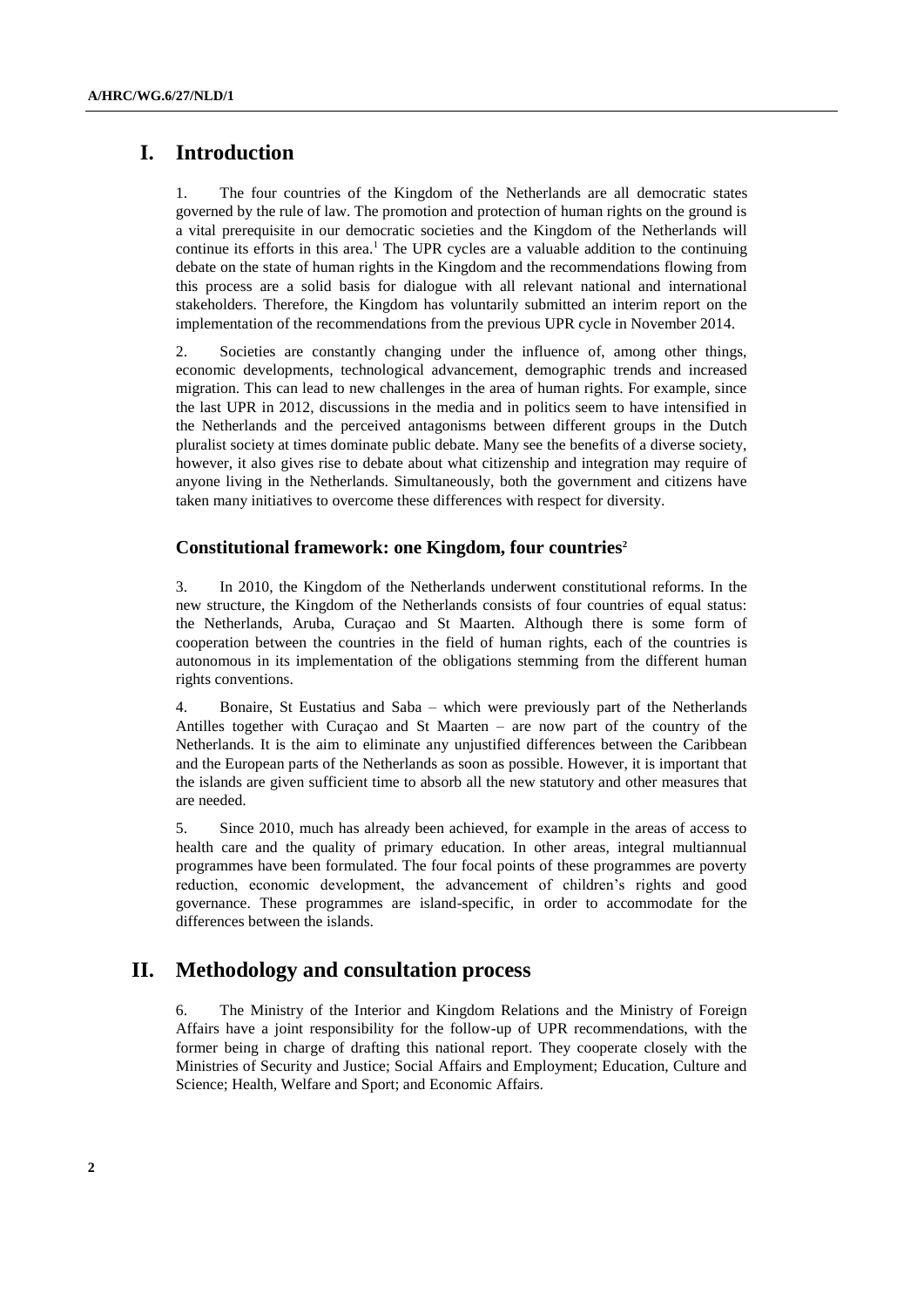7. In preparation for this report, two consultative meetings were held. In June 2016, a meeting was organised in cooperation with the Dutch section of the International Committee of Jurists and the Netherlands Institute for Human Rights where NGOs and ministries could share ideas on the UPR process and on relevant topics. This was followed by a larger consultation with the Netherlands Institute for Human Rights, the National Ombudsman and several NGOs in September 2016 that led to a constructive exchange of views on the various subjects that those present felt should be addressed in the national report. Furthermore, the Association of Netherlands Municipalities and some of the larger cities have been consulted on the topic of human rights at the local level.

8. After the upcoming review, the Netherlands will organise an event where relevant stakeholders can discuss the implementation of the recommendations and ideas for a continuous follow-up of the UPR procedure. The national UPR implementation will also be subject of discussion in the interministerial human rights consultative committee.

# **III. Human rights infrastructure**

### **A. Observance of human rights at the national level**

9. Human rights law in the Netherlands is found in different sources, which are specified in Chapter 3.1.1 of the Netherlands' National Action Plan on Human Rights.<sup>3</sup> The government is responsible for ensuring the observance of human rights norms when drafting legislation and developing policy. To provide guidelines for this purpose, an Integrated Impact Assessment Framework (IAK) is available, which contains – among other things – fact sheets, manuals and check lists on a variety of topics, including human rights. The available documents include a checklist on civil and political rights, guidelines on economic, social and cultural rights, and a manual on the national application of the EU Charter of Fundamental Rights.

#### **National Action Plan on Human Rights<sup>4</sup>**

10. The Netherlands' National Action Plan on Human Rights was published on 10 December 2013. The Action Plan sets out the ways in which the government fulfils its responsibility to protect and promote human rights in the Netherlands, the objectives and priorities it defines in this regard, and the role of other bodies and individuals in this context. Five specific policy themes are discussed in the Action Plan: "non-discrimination and equal treatment", "information society", "immigration and asylum", "physical integrity and personal liberty" and "education, employment and culture". The Action Plan was followed by an interim report in November 2014 and both documents led to debates in parliament.

11. Aruba is currently taking steps to draft a national human rights action plan. It will base this on the most recent periodic reports submitted under the human rights instruments and the international recommendations arising from them. This integrated action plan, embracing a broad spectrum of human rights, with set priorities and implementation paths, will promote the observance and implementation of human rights in Aruba. An initial survey was carried out to establish the priorities, which includes the consultation of NGOs. The plan is expected to be completed in 2017, after which it will be sent to the Council of Ministers for approval.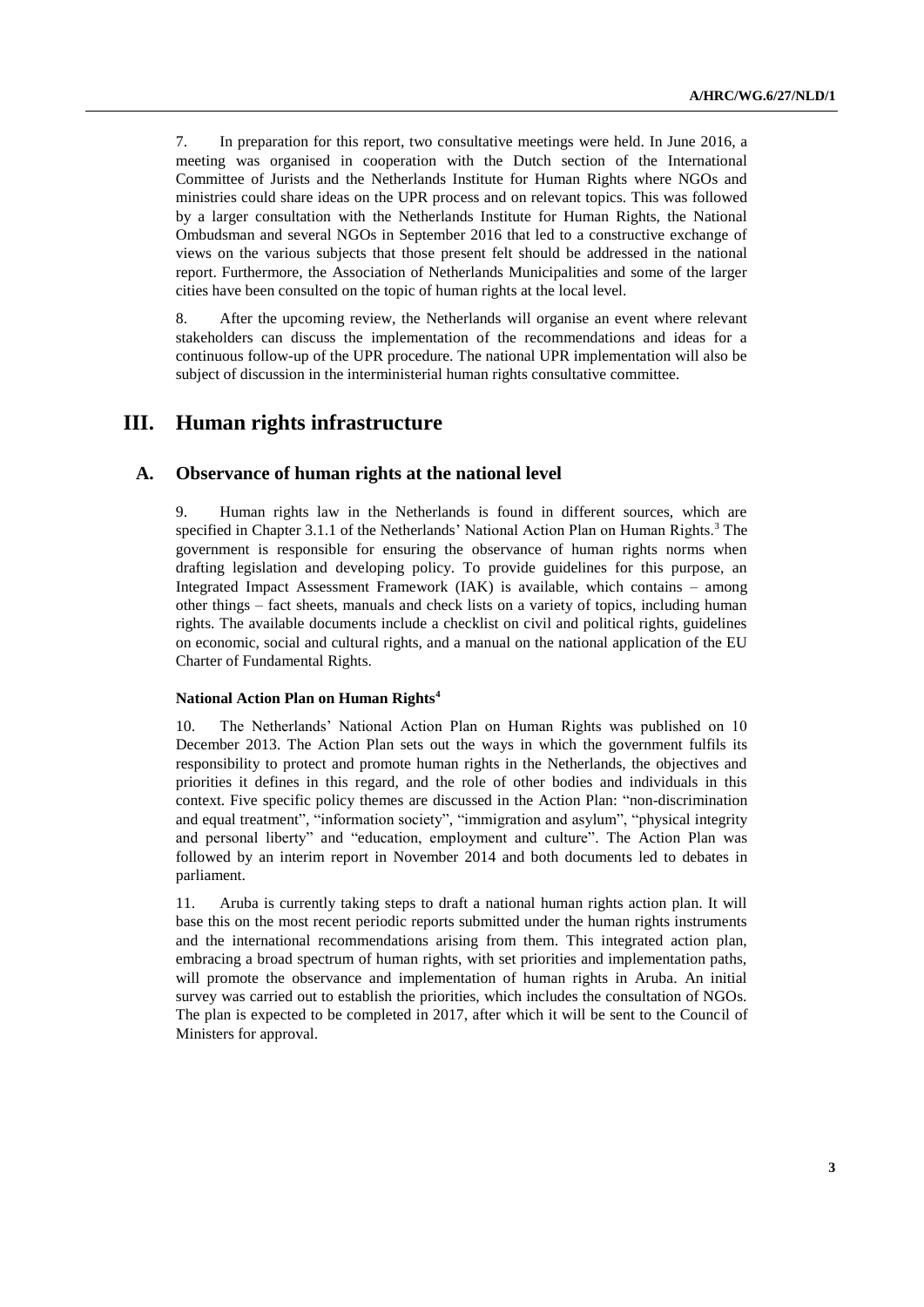# **B. Monitoring of human rights at the national level**

12. In order to protect human rights, observance must be monitored. At the national level many different actors are involved in this process. These are listed in Chapter 3.1.3 of the Netherlands' National Action Plan on Human Rights.<sup>5</sup> An example is the Netherlands Institute for Human Rights, which was founded in October 2012, and was awarded the socalled "A" status in May 2014, which means it fully complies with the Paris Principles.<sup>6</sup>

13. The government of Aruba made a commitment during the 2012 UPR to create an independent human rights institute, based on the Paris Principles, similar to the one in the Netherlands. As the Aruban Parliament has announced to work towards the establishment of an Ombudsman and Children's Ombudsman in the near future, the Interdepartmental Human Rights Committee will look into the possibility of linking the Human Rights Institute with these institutions. Draft legislation for the establishment of the Ombudsman and Children's Ombudsman is awaiting public debate.<sup>7</sup>

14. In Curaçao, the Ombudsman Curaçao and the Ministry of Social Development, Labour and Welfare have jointly taken concrete steps towards setting up a Children's Ombudsman for the country.

# **C. International human rights conventions and protocols**

15. The Dutch Constitution states that the government promotes the development of the international legal order. $8$  The Netherlands is party to most human rights treaties and has supported numerous resolutions and declarations relating to specific thematic areas.

16. On 14 June 2016, the Netherlands ratified the Convention on the Rights of Persons with Disabilities. The Convention entered into force in respect of the Netherlands on 14 July 2016. Since then, the Netherlands has commenced the implementation of the Convention, *inter alia* by establishing a national mechanism for implementation and monitoring pursuant to Article 33 of the Convention. This will be a bureau in which representatives of national government, local authorities, entrepreneurs, employers, persons with a disability and their representatives work together. Its remit will include awarenessraising activities and encouraging initiatives. Such initiatives should preferably originate from society at large, since this promotes wide support and optimal results. The bureau will be a repository of hands-on expertise. The Netherlands Institute for Human Rights has been designated as the independent monitoring body.<sup>9</sup>

17. Aruba is mapping the consequences of the Convention's entry into force in order to prepare for its approval.

18. Late 2016, the Netherlands decided to launch the proceedings towards ratification of the Optional Protocol to the International Covenant on Economic, Social and Cultural Rights. Early 2017, advice from the Council of State is being requested.<sup>10</sup>

# **D. Human rights at the local level**

19. Citizens deal with different tiers of government. Each tier bears responsibility, both separately and conjointly, for the protection and promotion of human rights. This especially applies with the growing trend towards decentralisation. As youth care, long-term care and employment support were transferred to municipalities on 1 January 2015, local authorities have acquired new tasks and responsibilities, for example related to the areas of children's rights, economic and social rights, and data protection. As municipalities are the tier of government closest to the citizens, decentralisation offers promising opportunities from a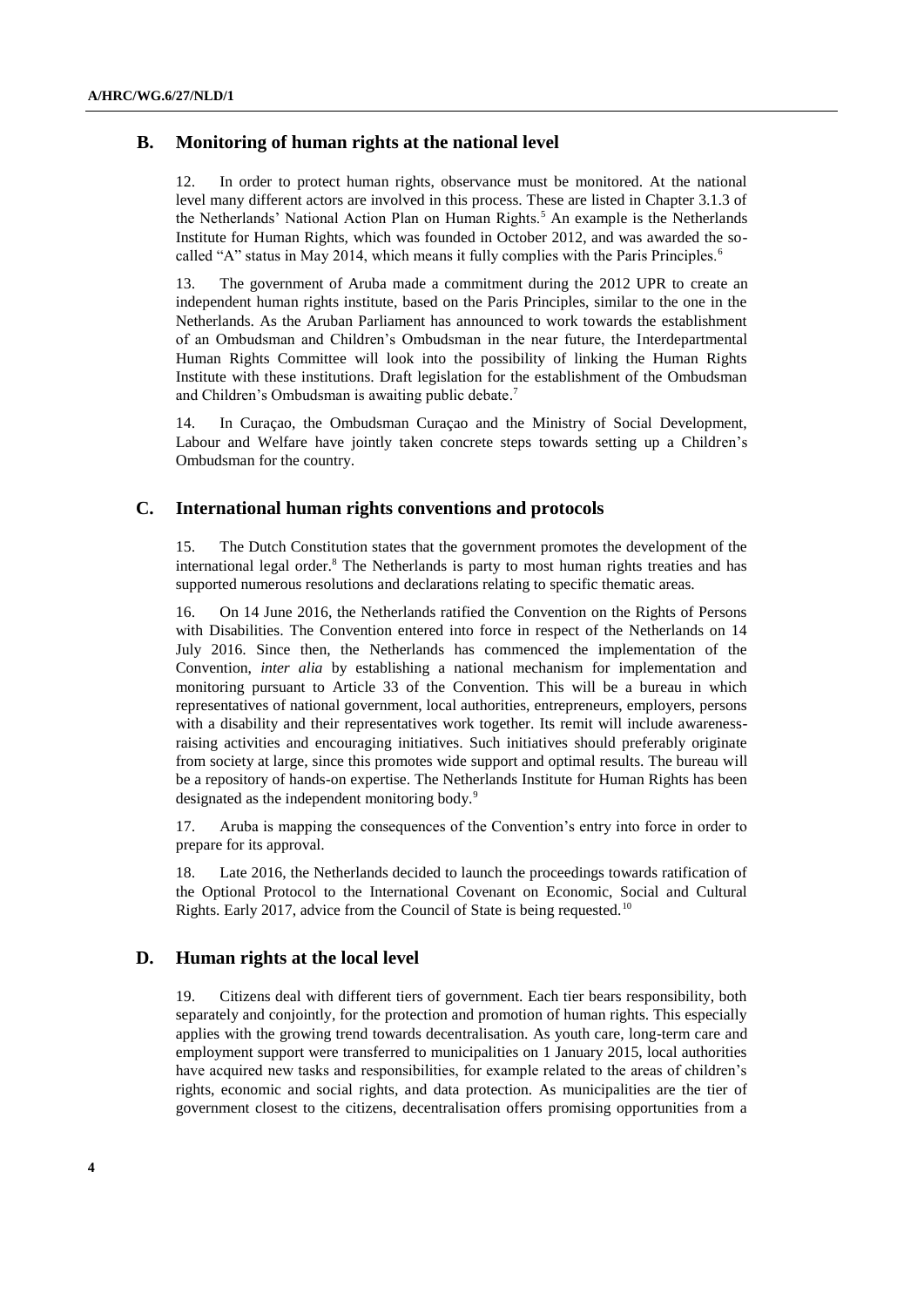human rights perspective. For example, the new social support legislation explicitly encourages municipalities to locally work towards an inclusive society. At the same time, differences in local policy implementation and diminished budgets call for persistent attention for the observance of human rights.

20. Many municipalities work on the promotion and protection of human rights. Some notable examples of human rights actions at the local level are:

- The municipal antidiscrimination bureaus, that make it possible for virtually anyone in the Netherlands to report discrimination and to receive professional support; $11$
- The UN panels in municipalities that test local policies to the Convention on the Rights of Persons with Disabilities;
- The 44 so-called "Rainbow Cities", which have signed the Rainbow Cities Covenant, in which they declare to improve the social acceptance, safety and emancipation of LGBTIs;
- The (originally European) Shelter City Initiative of NGO "Justice and Peace" in collaboration with Dutch Cities, has made it possible for international Human Rights Defenders that are under pressure because of their work, to apply for a three-month temporary shelter in one of the eight Dutch Shelter Cities: Amsterdam, The Hague, Middelburg, Maastricht, Nijmegen, Utrecht, Tilburg and Groningen.

21. A handful of municipalities have – on top of the existing efforts in this field at the local level – decided to also explicitly use the term "human rights" in their policies. Whether municipalities do this often depends on willing mayors, aldermen or municipal councils who wish to incorporate the concept of human rights in their municipality's policy-making framework. Examples in the Netherlands are the cities of Amsterdam, Middelburg and Utrecht. These cities have actively worked, in cooperation with civil society and their citizens, to promote awareness of the concept of human rights.

## **E. Business and human rights**

22. The Netherlands promotes corporate respect for human rights in accordance with the UN Guiding Principles on Business and Human Rights. In 2013, the Netherlands was one of the first countries to adopt a National Action Plan on Business and Human Rights to implement the UN Guiding Principles.<sup>12</sup> Its objective is to prevent companies from being involved in human rights abuses, focusing on Dutch companies doing business abroad. The promotion of this agenda was a priority during the Dutch Presidency of the Council of the European Union in the first half of 2016. The Netherlands also chaired the negotiations on a Council of Europe Recommendation on business and human rights which was adopted in March  $2016<sup>13</sup>$  On the basis of a risk analysis of the Dutch economy, the government aims to conclude agreements with the sectors that are most at risk in terms of human rights and other corporate social responsibility issues. The first agreement, concluded with the Dutch textile sector, was signed on 4 July 2016. The Netherlands also introduced domestic legislation to lower barriers for access to remedy for victims of business-related human rights abuses. The government supports several NGOs for projects geared towards corporate accountability.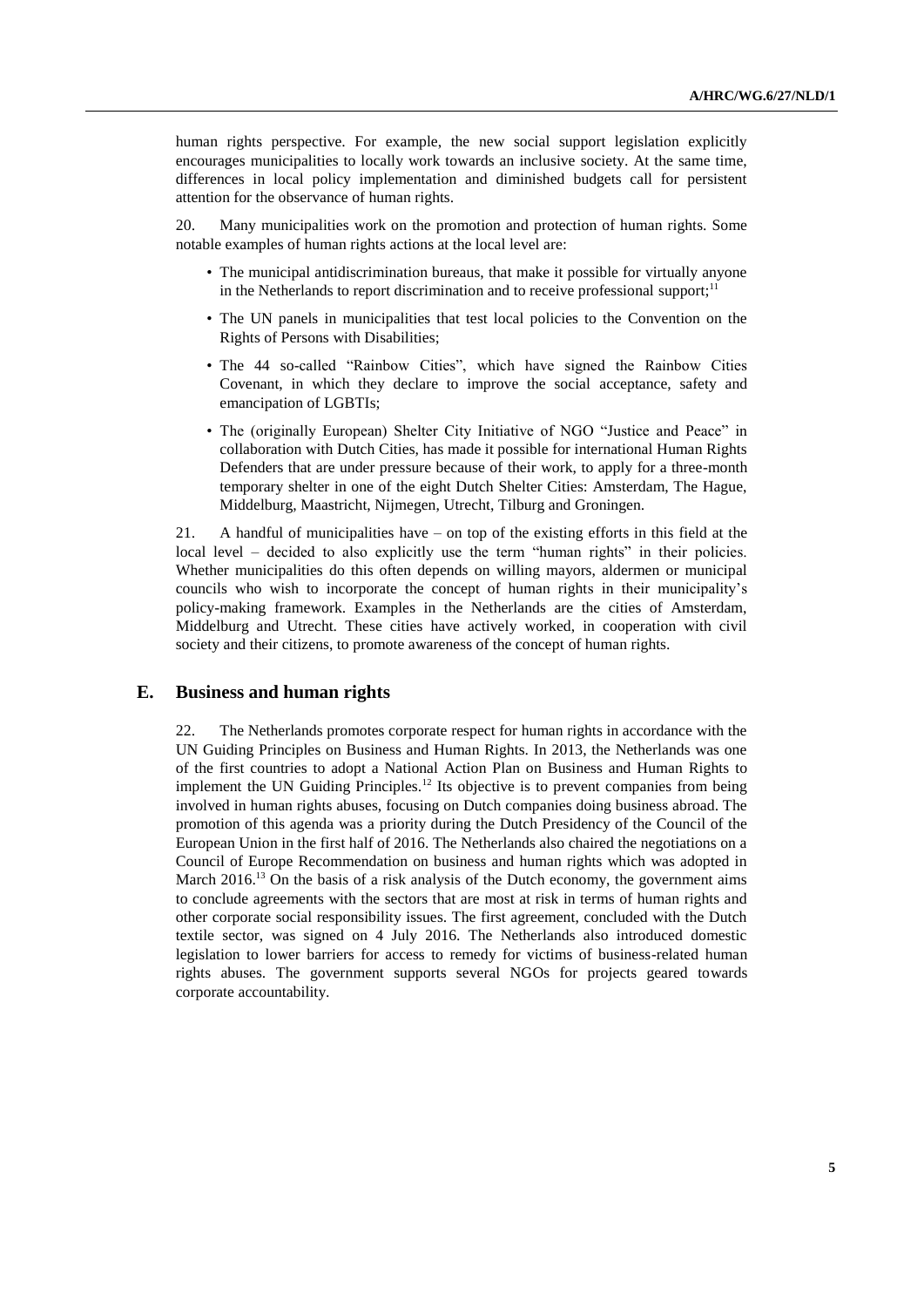# **IV. Promotion and protection of human rights in the Kingdom of the Netherlands**

### **A. Equality and non-discrimination<sup>14</sup>**

23. The Netherlands promotes equal treatment and non-discrimination on numerous grounds through various legislative and policy measures, which are further discussed below. There is also an infrastructure in place for the reporting and combating of discrimination. This includes low-threshold local antidiscrimination bureaus that provide free advice and support to victims of discrimination, and the Netherlands Institute for Human Rights that can give expert opinions in discrimination cases. Discrimination can naturally also be reported to the police and prosecuted by the Public Prosecution Office.

24. Article I.1 of the Aruban Constitution prohibits discrimination based on religion, race, sex, colour, national or social origin, property, birth, or on any other ground not explicitly mentioned in this provision. It also enshrines the principle of equality. This article provides a guide for the Aruban legislature and government. Under the Constitution the courts have the power of review. A citizen who claims that a given law is contrary to the first article of the Constitution may request the court to review the constitutionality of the law. If the law is deemed to be contrary to the Constitution the judge will declare it nonapplicable in the individual case before the court.

25. Chapter two of Curaçao's Constitution prohibits discrimination on the basis of religion, national or social origin, political affiliation, race, gender, and based on any other grounds, and ensures equality of all under the law.

### **1. National Action Programme to combat discrimination<sup>15</sup>**

26. The Dutch Government presented a new National Action Programme to combat discrimination in all its forms on 22 January 2016.<sup>16</sup> This programme provides a boost and brings coherence to the government's policies in this area, and articulates the government's vision of how to combat discrimination and xenophobia in the coming years. The programme includes both the general antidiscrimination approach, and measures focused specifically on various target groups, among which people who are discriminated against on the grounds of descent, skin colour, religion, sexual orientation, gender, age and handicap or chronic illness. The parliament will be informed annually on the progress made in this respect.

27. The Action Programme has four pillars. The pillar on the prevention of discrimination included a multi-annual awareness raising campaign to "strike out" discrimination that started in September 2015. Another pillar is the strengthening of local antidiscrimination policies. This incorporated a study of the structures and effectiveness of local antidiscrimination services, which is expected to be published in February 2017.<sup>17</sup>

#### **2. Labour market discrimination<sup>18</sup>**

28. In response to the Social and Economic Council of the Netherlands' advisory report, the government presented an Action plan against labour market discrimination on 16 May 2014. On 1 September 2015 and on 3 November 2016 progress reports on this action plan were published. The action plan lists 48 concrete measures to tackle labour market discrimination, which include:

• the start of a Diversity Charter (in which trade unions and employers' organisations are represented);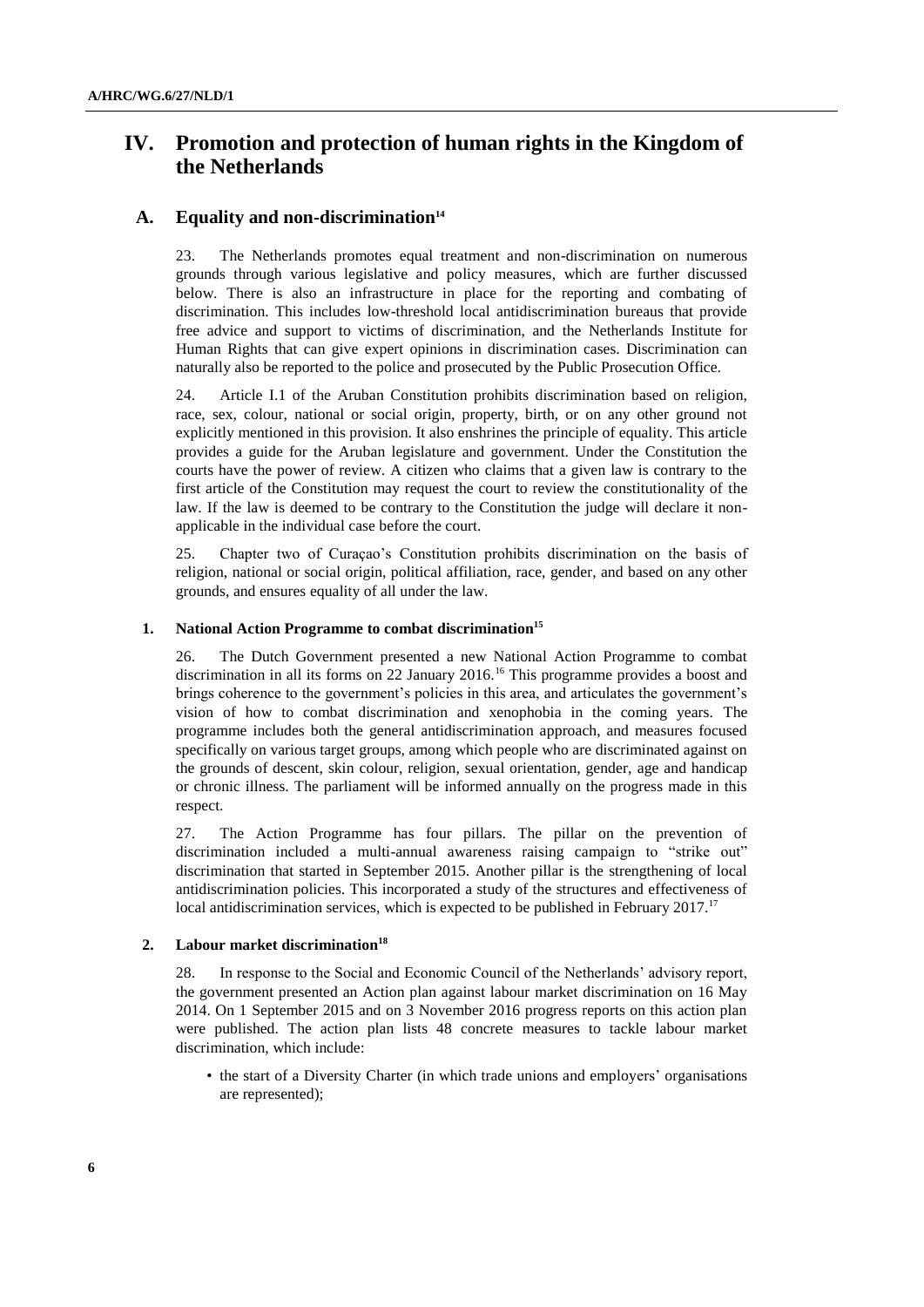- the ending of contracts between government and companies which have been convicted of discrimination;
- the formation of a labour discrimination team at the Inspectorate of the Ministry of Social Affairs and Employment;
- the abovementioned multiannual antidiscrimination campaign<sup>19</sup> and a separate campaign on labour market discrimination (which started on 31 May 2016 and will be repeated in November 2017).

#### **3. UN Decade for People of African Descent<sup>20</sup>**

29. The Netherlands sees the Decade for People of African Descent (2015–2024) as an opportunity to intensify efforts to combat racism against people of African descent. Dutch policy related to this Decade and its implementation is driven by a joint effort of the government and society and the participation of the community concerned is of key importance. The government has drawn up a framework memorandum presenting a common vision on the details and implementation of policy arising from this Decade in the Netherlands. The memorandum follows the three pillars of the Decade: recognition, justice, and development. Early July 2016, a social map of organisations, networks, and individuals involved in improving the position of people of African descent in the Netherlands was posted on www.organisatiesafrikaanseafkomst.nl. Through this website, these actors can find each other and collaborate. In August 2016, a  $\epsilon$ 500,000 tender was launched for educational projects to help raise awareness and support empowerment. The government also provided a grant towards a story competition and Academy X was launched. This educational initiative helps young people of African descent develop their potential and combat exclusion mechanisms. Furthermore, a competition was announced in October, which aims to formulate a unifying message that can further stimulate awareness of racism against people of African descent in the Netherlands. At the end of 2016 a conference was held to launch the Netherlands' approach to the Decade. Furthermore, government representatives discuss relevant themes at numerous round-table meetings and creative sessions with members of the target group.

30. A recurring issue in this context is the old Dutch tradition of Sinterklaas and the character of the so-called Black Pete. The traditions accompanying this celebration have always been developing and will continue to evolve. The Dutch government shares the view of the Netherlands Institute for Human Rights that a ban on Black Pete by the national government is not an appropriate solution, but that the government can play a role in enhancing and facilitating a respectful national dialogue leading to initiatives by society to adjust Black Pete into a figure that does justice to everyone. Over the last few years we are witnessing changes in the appearance of Black Pete.

31. In Curaçao, the Curaçaoan coalition for the UN Decade for People of African Descent was launched on 10 December 2015. The coalition consists of government agencies and NGOs and is led by the National Archaeological Anthropological Memory Management Institute.

### **4. The prevention of ethnic profiling<sup>21</sup>**

32. The police are expected to take a proactive approach to preventing and discouraging crime at an early stage. In doing so, it is important to exercise due care at all times. Preventing ethnic profiling is crucial to the legitimacy of, and the public confidence in, the police. The actions taken to prevent ethnic profiling focus on education and training, fostering good relations, diversity in the work force, and efforts to improve the complaints procedure. Within these four pillars, good progress has and is being made. To do so, the police launched the three-year programme 'The power of difference' in 2015. The progress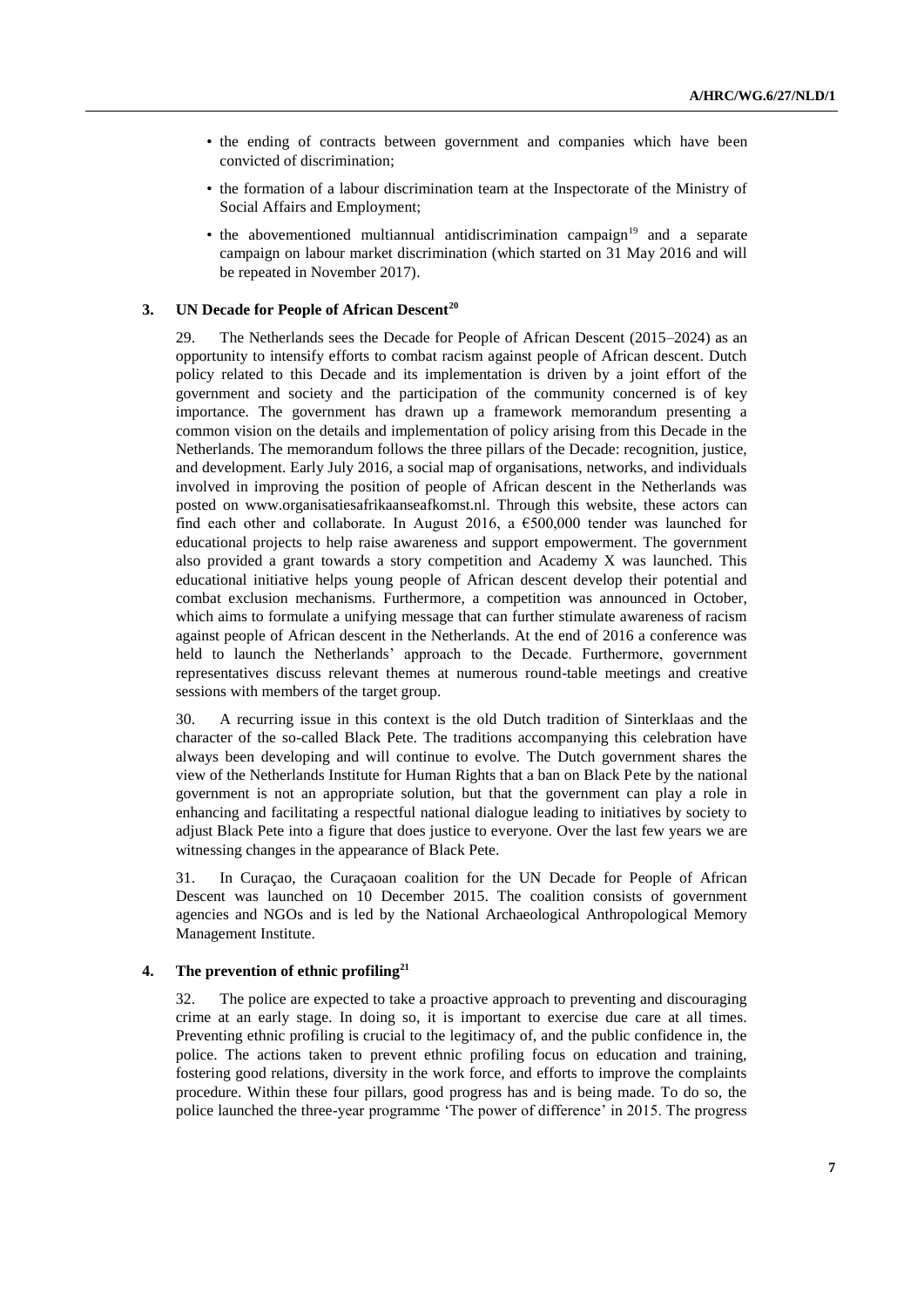made in these areas is reported annually via the National Action Programme to combat Discrimination.<sup>22</sup>

#### **5. Women's rights<sup>23</sup>**

#### *Economic independence*

33. Although a large proportion of women participate in the workforce, far fewer are economically independent. Many are dependent on their partner's income. The government is trying to increase women's economic independence by making it easier to combine paid employment and care tasks and by encouraging women to participate in the workforce. Over the past years this has been done within the equal opportunities policy framework, with self-reliance programmes<sup>24</sup> that focus on local cooperation between municipalities, employers, educational establishments, and women's organisations to help women who are not economically independent. For the year 2017, centre municipalities of the labour market regions could request co-financing for projects aimed at increasing women's economic independence that are compatible with the local situation. Out of 35 centre municipalities, 25 used this possibility. The Netherlands also supports a number of initiatives that focus on increasing the economic independence of specific groups of women.<sup>25</sup>

### *Gender pay gap<sup>26</sup>*

34. The government commissions research on the gender pay gap at regular intervals. Between 2008 and 2014, the pay gap in the public sector decreased from 16% to 10% and in the private sector from 22% to 20%. The pay gap is largely due to the different positions men and women occupy in the workforce. Women tend to occupy lower positions, have less job experience, and work in different sectors than men. Equal opportunities policy is geared towards narrowing such differences in employment, which will automatically reduce the pay gap. Part of the gap results from women being paid unequal wages for equivalent work. This is unlawful, and such cases can be submitted to the Netherlands Institute for Human Rights and the civil courts. Furthermore, specific measures incorporated into the Action plan against labour market discrimination<sup>27</sup> are aimed at reducing the gender pay gap. These include commissioning further studies and promoting the active involvement of the social partners, which are taking a range of initiatives in this area.

#### *Pregnancy discrimination*

35. In consultation with the Netherlands Institute for Human Rights, the scope was explored for measures to further combat pregnancy discrimination. In this connection, a round-table meeting with the social partners was organised on 26 September 2016 to discuss how best to devise a joint approach to tackling pregnancy discrimination, in addition to the existing measures in the Action plan against labour market discrimination.<sup>28</sup> Numerous ideas were put forward, and the participants declared their willingness to consider them jointly. On the basis of the ideas advanced at this meeting, an action plan on pregnancy discrimination is currently being prepared, and publication is expected in February 2017.

# *Equal representation in top positions<sup>29</sup>*

36. The Netherlands has an active approach towards stimulating the participation of women in top-level positions. Measures are in place to increase women's positions in the civil service, academia and companies. The government set a target to have at least 30% of top positions in the central government's senior civil service held by women by 2017. This target was met in 2015 and the current number is 33.3%. To increase the number of women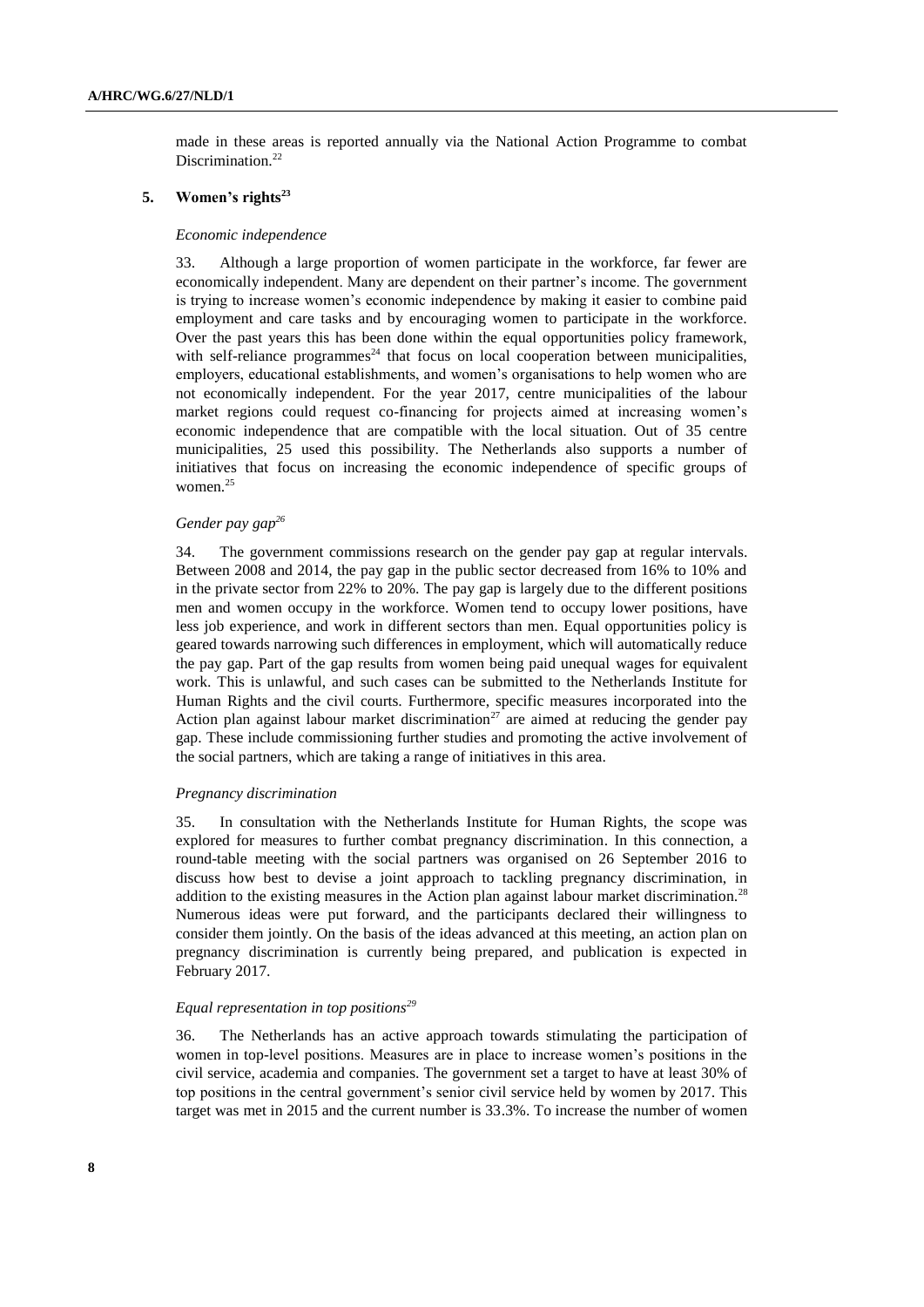in academia, the government has asked all universities to set their own targets, and has also financially supported the national network for female professors. Furthermore, in 2017, the government will make a  $\epsilon$ 5,000,000 subsidy available for the appointment of 100 extra female professors to celebrate the fact that 100 years ago the first female professor Johanna Westerdijk was appointed. Finally, the government has decided to extend the civil code which mandates that 30% of the management and supervisory boards of companies should be filled by women. In order to encourage companies to comply, active cooperation has been sought with the employer's federation. Additionally, financial support has been given to the foundation topvrouwen.nl, which makes both highly qualified women and available top positions more visible.

#### *Integrated national gender policy in Aruba*

37. In response to UNICEF's assessment and CEDAW's concluding observations a commission has been appointed with the task of developing an integrated national gender policy. Consultations are being held with the relevant stakeholders on the areas identified as essential for the protection and promotion of women's rights, including the combating of violence against women, participation in public and political life and empowering women and girls. A comprehensive policy plan for Aruban youth has also been developed in response to UNICEF's assessment.

### **6. LGBTI**

#### *Combating transgender discrimination and stimulating their employment<sup>30</sup>*

38. The Netherlands supports the national expertise and lobbying group Transgender Network Netherlands (TNN), in areas such as building up networks for transgender individuals, increasing sensitivity among employers, and sharing best practices to promote the participation of transgender people. It also supports a project to help transgender people to (re-)enter the labour market, through coaching, job application training, and in some cases supervision in the workplace. To improve the rights of transgender people within Europe, the Netherlands supports the work of Transgender Europe.

### *Intersex people*

39. The Netherlands supports the advancement of the rights of intersex people both nationally and internationally. Themes discussed nationally include promoting and protecting health, medical ethics policy, research on the specific problems of intersex children, and the promotion of expertise among medical professionals. To further these goals, an expert meeting was held with all the relevant parties and experts in November 2016 to chart the issues that may be at stake, to identify the specific problems experienced by intersex people, and to define what the role of the Dutch government and of other stakeholders could be in tackling these problems. In the first half of 2017, a follow-up meeting will be organised to discuss the results of some of the thematic working groups. In addition, a preliminary investigation was conducted in 2016 on the question of whether the prohibition of discrimination on the grounds of gender identity and gender expression could be made explicit in the Equal Treatment Act, including references to physical sexual characteristics. On 16 January 2017, a draft bill was submitted by parliament to clarify discrimination on the grounds of gender in the Equal Treatment Act, so it would thereafter include physical sexual characteristics, gender identity and gender expression. Furthermore, the possibility is being explored of devising a specific 'product' for use in information sessions at schools on intersex or sexual variations. Finally, on 26 October 2016 (Intersex Awareness Day), the guide "10 Q&As about intersex" for local professionals was published, with financial support from the government.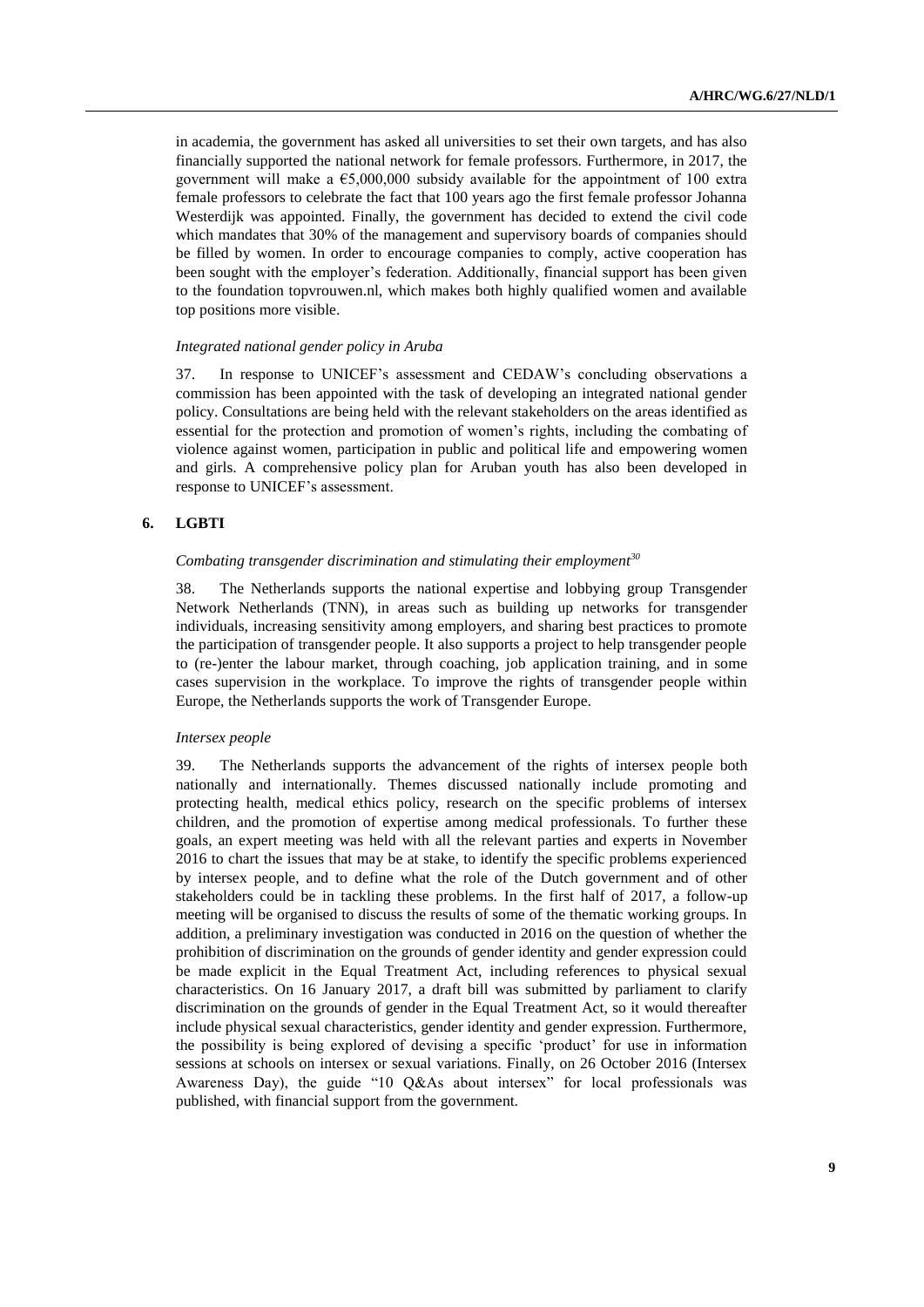#### *Safety of LGBTIs*

40. LGBTIs are more likely to feel unsafe in their local neighbourhood than heterosexuals. A large proportion of incidents of bullying and/or violence are not reported to the police, and those that are reported are not always dealt with properly. Combating discrimination and hate crimes against LGBTIs is rarely incorporated into the safety policies drawn up by municipal councils. However, the police have taken up the subject, for instance through the 'Pink in Blue' organisation, which is an LGBTI network within the police. The antidiscrimination bureaus also take an active role in improving the efforts to stamp out violence and discrimination targeting LGBTIs, from identifying and reporting to taking effective action, aftercare, and prevention.

41. Since 2011, NGOs, knowledge institutes, and others including the police have been cooperating in a national gay-straight alliance called *Natuurlijk Samen*. <sup>31</sup> This has heightened awareness of the problem, but the approach still tends to be ad hoc: action is only taken in response to specific incidents. Over the next years, greater effort will be made to build up partnerships with municipal organisations and those involved in safety issues. In addition, LGBTI discrimination will be linked more strongly to discrimination on other grounds, such as ethnicity, which is also a key factor in numerous incidents in local neighbourhoods and asks for a similar, more effective, approach.

#### *Same-sex unions in Aruba*

42. With the parliamentary adoption of an amendment to the Civil Code concerning the law of persons and family in September 2016, registered partnerships have been made possible for civil unions between both same-sex and heterosexual couples.

### **B. Rights of the Child<sup>32</sup>**

#### **1. Youth Act and participation**

43. The Netherlands finds it important to involve children and young people in thinking about and discussing policies that affects them. The new Youth Act (which entered into effect on 1 January 2015) therefore provides that municipalities must actively involve young people and families in framing youth policy, and youth participation is a priority issue in the Youth Policy Modernisation Agenda. Over the past year, the government has reached out to young people in diverse ways to discuss policy and participation. Examples include consultations with the Youth Task Force, Consulting Kids, Speak&Eat and the Youth Summit that took place in June 2016, where young people were explicitly represented. The government also benefits from the expertise of the National Youth Council. This participation will be further developed in consultation with children's rights NGOs.

### **2. Child abuse and sexual exploitation of children<sup>33</sup>**

44. The Dutch approach to child abuse focuses primarily on ensuring that professionals deploy the existing set of instruments (such as the domestic violence and child abuse protocol and the 'child check' it includes) effectively and on supporting municipalities in their responsibility for tackling child abuse. The main focus is on ensuring that the 'Safe at Home' organisations (the advisory and reporting centres for domestic violence and child abuse) are functioning as they should. Furthermore, the Collective against Child Abuse is helping six municipalities to improve the local integrated approach to child abuse.

45. The Netherlands has also taken numerous measures to combat (sexual) exploitation of children. In the past seven years, a nationwide action plan combating the practice of socalled "loverboys" (human traffickers exploiting vulnerable girls, through means of a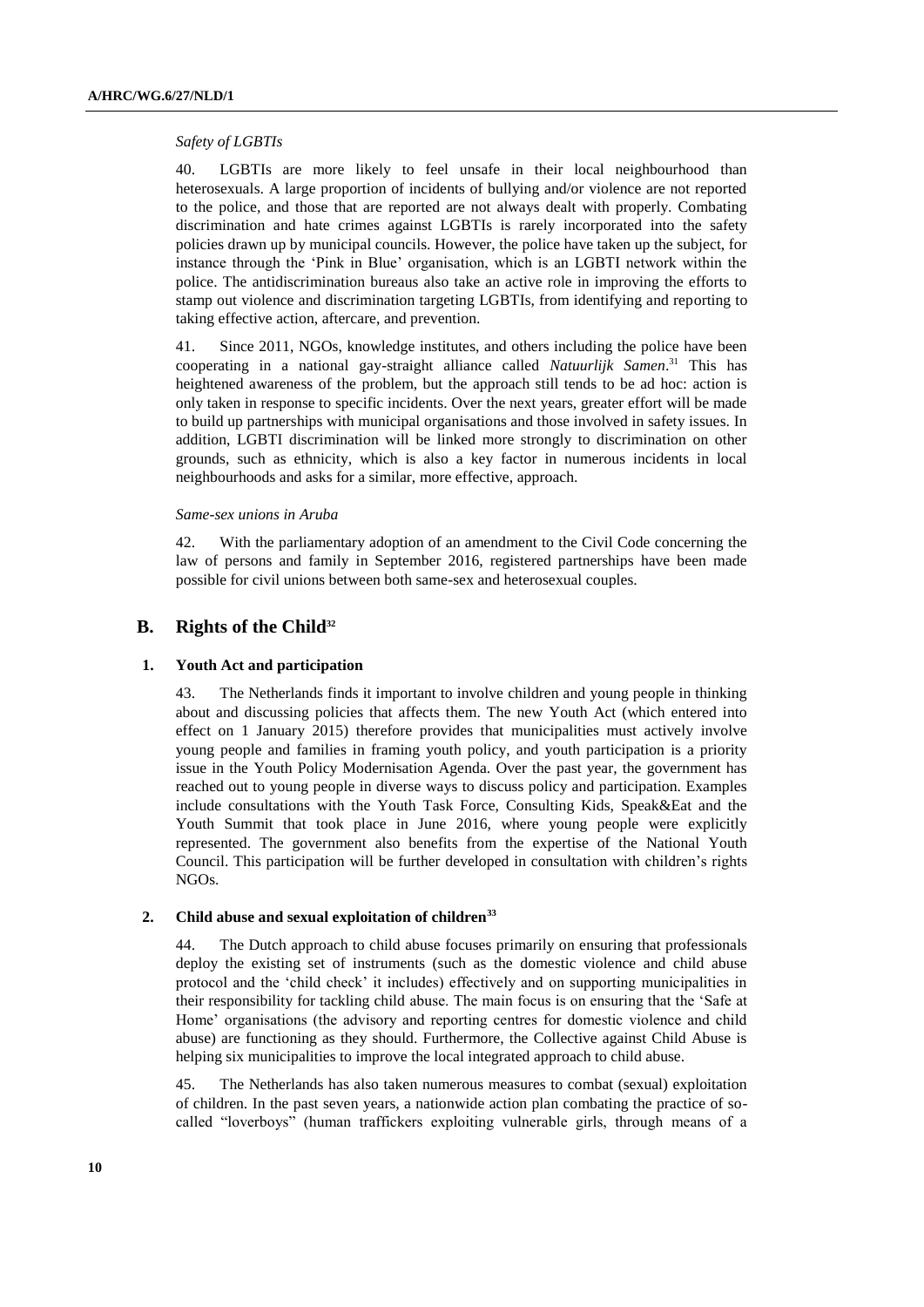feigned relationship) has been implemented, encompassing various measures aimed at prevention, prosecution and the protection of victims. These measures range from preventive awareness-raising social media campaigns, to intensified prosecution of clients of child victims of sexual exploitation, and to investing in specialised care for youth victims. The Netherlands has expert-prosecutors and judges, who specialise in cases of human trafficking, including the exploitation of children.

46. The Netherlands drafted an Action Plan to prevent and combat child sex tourism for the period 2016–2018. The Action Plan contains a cohesive package of measures that involves public and private partners. The Action Plan focuses on 1) prevention (a range of social media campaigns to raise awareness amongst travellers to the development/implementation of a model to create (inter)national barriers for child sex tourism); 2) investigation and prosecution (e.g. the use of two liaison officers in South East Asia for tackling child sex tourism); and 3) international cooperation with Europol, Interpol (for the development of an international certificate of conduct), the Virtual Global Taskforce, the Council of Europe (participation in the Lanzarote Committee), etc.

### **3. Children in detention<sup>34</sup>**

47. The Dutch government deems it important that young people that come into contact with police or judicial authorities receive assistance, are treated correctly and are given sentences that are appropriate in light of the offense, the person and the situation of minors. Dutch juvenile criminal law has an educational character that focuses on development, reeducation and rehabilitation of juvenile suspects. The basic principle in the Dutch juvenile criminal system is that custody should only be used as a last resort, and for the shortest appropriate period of time. In the prosecution of criminal offenses, it is the aim to keep children out of criminal proceedings and to find alternatives, with respect for children's rights.

48. Dutch juvenile criminal procedure prescribes that a judge who orders pre-trial detention, must officially determine whether this can be suspended immediately or at a later date.<sup>35</sup> Furthermore, during the full period of pre-trial detention, it must frequently be determined by the courts that the detention remains lawful. Alternatives include the suspension of the pre-trial detention under specific conditions (e.g. a duty to report and/or a restraining order), night detention or house arrest with electronic monitoring.

#### **4. Improving the position of children in acrimonious divorces**

49. A divorce that follows an acrimonious path can have a devastating impact on the children. Parents, children, and the social network surrounding the family should be properly equipped to make it possible for both parents to cooperate in raising their children. Care provision, legal proceedings, and the training of professionals should be organised in a manner to support them in this task and to 'push' them in the right direction.

50. An implementation plan was drafted in 2014 that aims to improve the position of children whose parents are involved in an acrimonious divorce. The plan is geared towards preventing, identifying at an early stage, and ending the 'hostilities' in an acrimonious divorce, and limiting the damage that such acrimony causes to children. Early 2017 the government will provide information on the overall progress made in the implementation plan.

### **5. Government Committee on the reassessment of parenthood**

51. From 2014 to 2016, the Government Committee on the reassessment of parenthood conducted a study with the aim of advising the government on the desirability of changing the existing regulations surrounding legal parenthood and introducing legislation allowing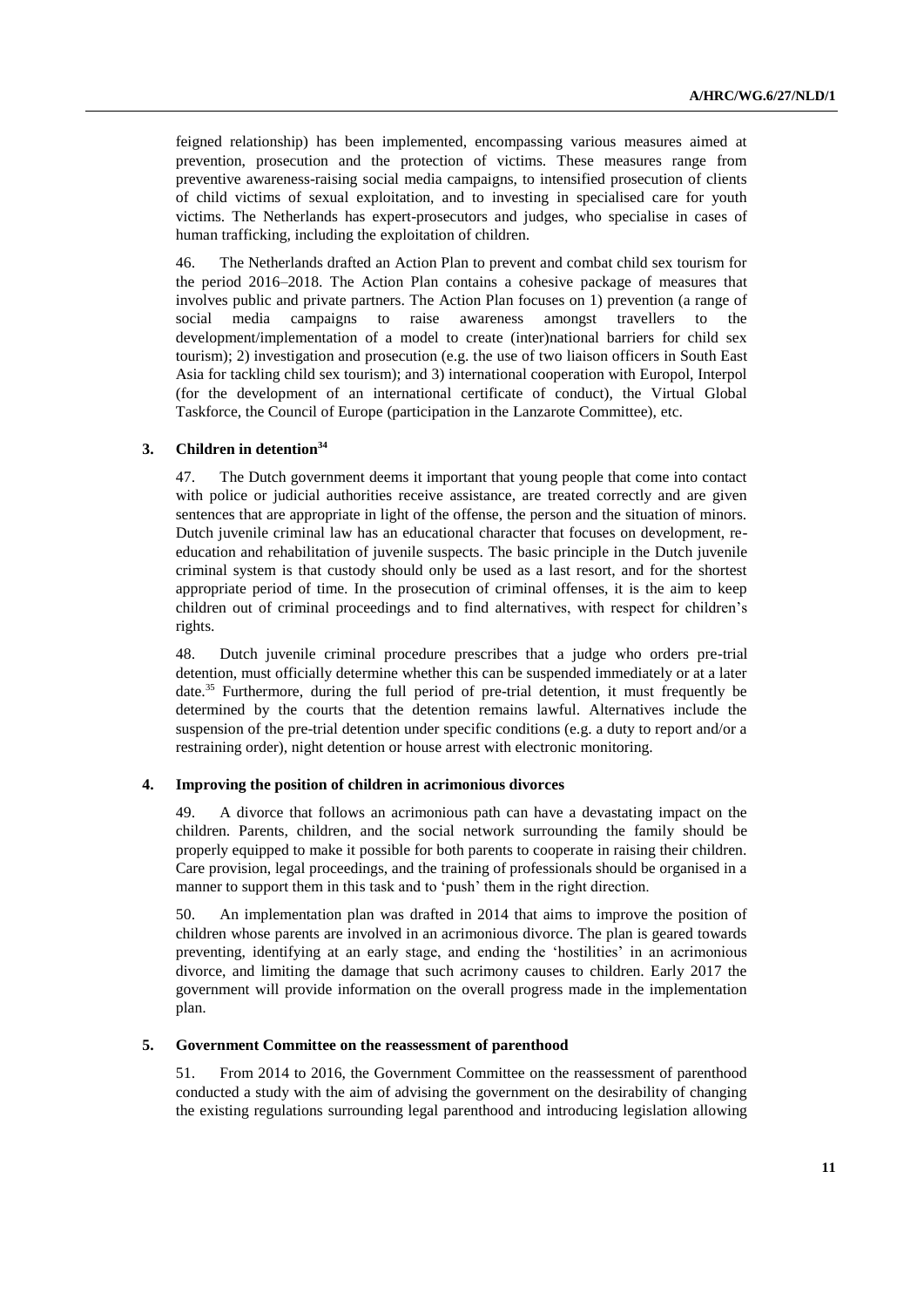for parenthood and parental responsibility for more than two parents, and for surrogacy. The fundamental rights enshrined in the Constitution and relevant international conventions provided the frame of reference, in particular those relating to the rights and interests of the child. The Committee's report makes proposals aimed at creating more flexibility in forms of legal parenthood, as families can be composed in different ways and the interests of the child should be legally guaranteed in all these situations. The government will continue to study the report in the coming months and decide what follow-up to the report is necessary and/or desirable.

### **6. Children's rights in Aruba**

52. With the amendment of the law on family names, parents may now choose whether to give their child the family name of the mother or the father, while previously children born in wedlock (or acknowledged by the father) automatically took the father's name. The new law also prohibits corporal punishment in the family setting and establishes by law an advisory and reporting centre for child abuse.<sup>36</sup>

53. A Kingdom-wide task force was set up to promote cooperation in the field of children's rights. The issues it addresses include violence against children and the role of parents in children's upbringing.

54. The government also re-installed the National Children's Rights Committee in October 2014, with the aim of giving a fresh impulse to the coordination and monitoring of the implementation of the Convention on the Rights of the Child.

#### **7. Children's rights in Curaçao**

55. Children are entitled to information and should be made aware of their rights. Since 2008, partner organisations in Curaçao have been organising activities that focus on informing children and young adults about legal provisions related to children's rights through, for example:

- Various NGOs including *Fundashon Material pa Skol* (Foundation for School Supplies), *Fundashon Bos di Hubentut* (Foundation for the Voice of Youth), and *Federatie Antilliaanse Jeugdzorg* (Antillean Federation for Youth Care), in partnership with other organisations such as the Guardianship Council, the Curaçao Child Protection Foundation, and SEDA (Centre for Women's Development) organise a range of annual activities in relation to the Universal Children's Day, including:
	- The dissemination of information on children's rights in the media and at schools;
	- The organisation of conferences, debates and other events with guest speakers to inform youth on themes related to the rights of the child;
	- The organisation of the *Festival Derechi di Mucha* ('Festival for the Rights of the Child'), highlighting children's rights through art, song, and other forms of expression;
- The publishing of three books raising awareness about child sex abuse; $37$
- A government-launched annual information market, where information is available for the public regarding early childhood education.

### **8. National Action Programme for Youth Development in Curaçao<sup>38</sup>**

56. In 2014 the Curaçao government started a new policy approach on youth development, based on a more integral approach and positive view on youth development: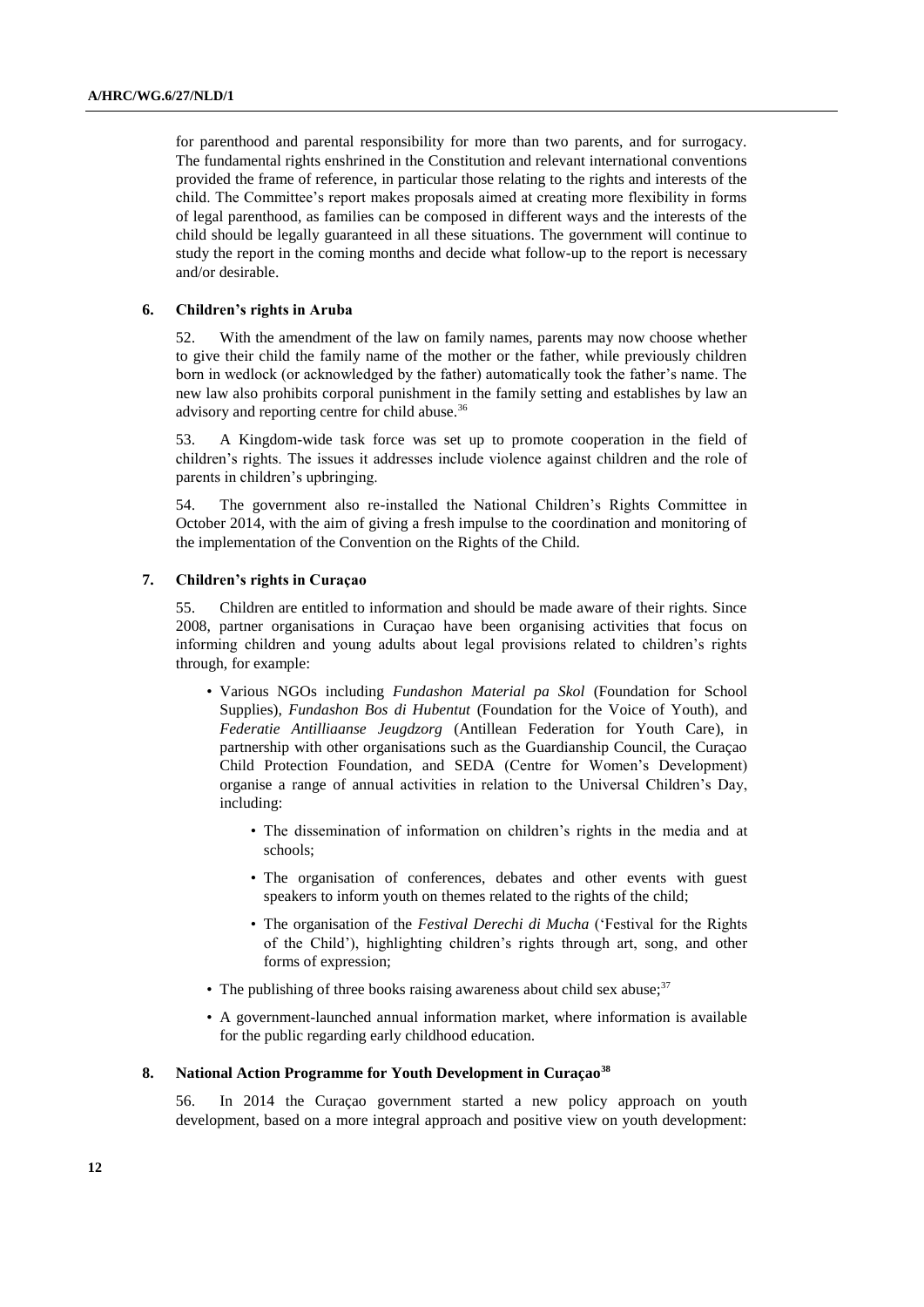the Action Programme for Youth Development. This programme is directed towards creating chances and possibilities for all young people in Curaçao between 0-24 years of age. Youth participation is considered very important and so youth are involved in both the setup, validation and implementation of the programme. The programme focuses on five areas of youth development: 1) education and childcare; 2) employment and entrepreneurship; 3) security; 4) health and welfare; and 5) homes and neighbourhoods. The programme endeavours to facilitate collaboration among local partners and work towards concrete goals for youth development.

### **9. Foundation for Judicial Youth Care in Curaçao**

57. The Foundation for Judicial Youth Care *(Ambulante Justitiële Jeugdzorg Curaçao)* was established in 2013 to contribute to a safer Curaçao, through providing support and guidance activities for high-risk 12-18-year-olds, organising youth rehabilitation activities, and creating a Community Safety Partnerships.<sup>39</sup> Its preventive activities include organising informative talks about the organisation's walk to the public, and relevant authorities. The organisation also provides teachers with guidelines to equip them with the necessary skills to help youth in vulnerable situations, and to raise awareness among young people regarding the conditions that lead to juvenile crime.

### **C. Privacy**

#### **1. Duty to report data breaches**

58. The 2016 amendment to the Data Protection Act requires data controllers to provide information on any personal data breach to the Data Protection Authority (DPA) and to the data subjects themselves, where there is any likelihood of the breach having a serious adverse impact on an individual's private life. In addition, the DPA's powers to impose administrative fines for infringements of the Data Protection Act have been significantly expanded. It can now impose fines of up to  $E820,000$ . New procedural and substantive safeguards have been put in place that enable the DPA to narrow the scope of the somewhat broadly formulated provisions of the Data Protection Act for application to the case at hand, in order to fully respect the principles of foreseeability and legal certainty.

#### **2. Privacy Impact Assessments**

59. The central government's use of Privacy Impact Assessments, which has been obligatory since 2013 when large sets of personal data need to be processed as a consequence of new legislation or policy, was evaluated by independent researchers in 2016. The report's main findings are that the use of PIAs has a positive effect on the careful, appropriate, and lawful processing of personal data. Still, the effect could be improved. The report recommends increasing the expertise and awareness of privacy issues within government bodies, making the question model more user-friendly (e.g. by removing legal jargon) and by ensuring that PIAs are carried out in a timely fashion. A new question model will be developed in the coming year.

### **3. Big Data**

60. In April 2016, the Scientific Council for Government Policy released a report on Big Data in a Free and Secure Society. In response to this report the Dutch Cabinet sent a letter to Parliament in November in which the cabinet stated that it will explore the usefulness of Big Data Analytics further, while developing sufficient guarantees for data protection, nondiscrimination, transparency and reliability of used data and methods of analysis.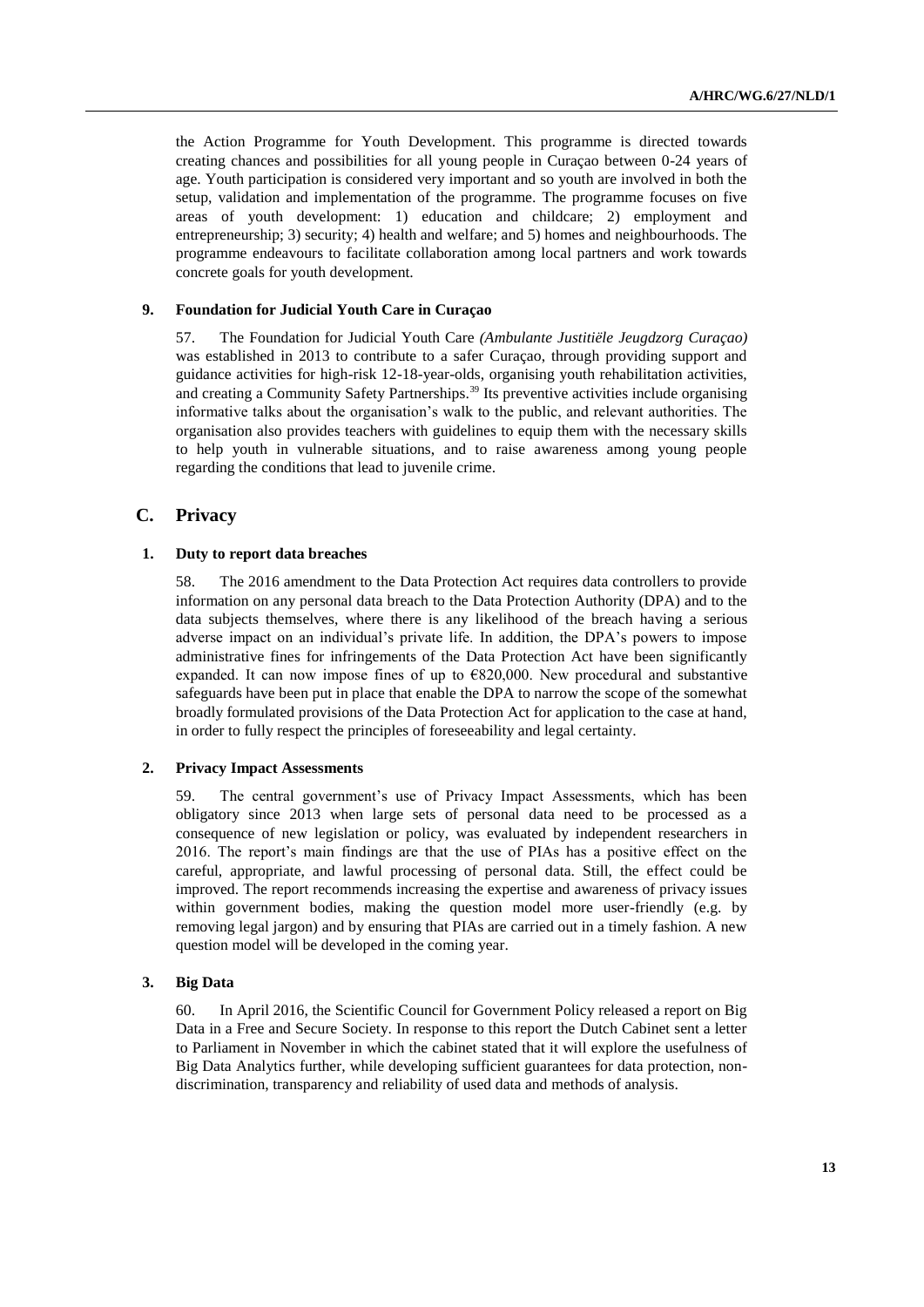#### **4. Intelligence and Security Services Bill**

61. The Intelligence and Security Services Bill was introduced to parliament on 28 October 2016. This bill regulates the various (special) powers of the intelligence and security services, which could infringe on the right to privacy. Due regard has been given to the criteria developed by the European Court of Human Rights in this area<sup>40</sup> and this has resulted in adequate safeguards to protect the right to privacy. Furthermore, the bill provides for an effective monitoring and complaint system. In the context of the complaints procedure, binding judgments can be delivered by an independent complaint body.

### **D. Immigration, integration and asylum<sup>41</sup>**

### **1. Response to increased influx of asylum seekers**

62. In (particularly the summer and autumn of) 2015, the Netherlands found itself dealing with an influx of asylum seekers that was unprecedented for this country. The government's highest priority during this time was ensuring that all those concerned could be accommodated in a humane fashion. The Netherlands made a great effort to achieve this, which was successful. Not a single asylum-seeker was left without shelter during this peak influx. This meant that reception centres had to be prepared rapidly, and consequently they did not always fulfil all the criteria that had been set in the past. Nonetheless, everyone was assured of safe, humane shelter. Other major concerns were healthcare issues and identifying and registering all new arrivals. Due to the large numbers involved, the waiting times during the asylum procedure became longer than usual and the need to create temporary shelters meant that people had to move from one location to another more frequently than was desirable. By now the influx of asylum seekers has greatly diminished, so there is a definite prospect of reducing the time taken to process applications and normalising the conditions at reception centres. Efforts now also focus on finding housing for the large group of asylum seekers who have since been given residence permits and on ensuring their integration into Dutch society.

#### **2. Aliens detention / Detention for groups in vulnerable situations<sup>42</sup>**

63. Unaccompanied minors are not placed in border detention. Families with minor children are screened at the Schengen border. Since the introduction of this screening, no families that have requested asylum at the Schengen borders have been placed in the special closed family centre.

64. For families with minor children who are required to leave the country and who are living in open reception centres, the policy change announced previously, according to which families with minor children could no longer be placed in detention with a view to expulsion unless they had previously evaded supervision, is no longer applicable. This is because the measure gave rise to a steep increase in the number of families with minor children who evaded supervision as soon as they had been notified of their date of expulsion. Almost two-thirds of these families evaded supervision, whether partially or totally, in this period. These families faced an uncertain existence as illegal immigrants. Particularly in the interest of the children involved, this was deemed highly undesirable, and it was decided to place them in detention again, under specific, strict criteria, in a closed, purpose-built, family centre.

65. In 2017, the Return and Aliens Detention Bill will be debated in parliament. This bill establishes a new, separate regime that will apply specifically to aliens who are being held in detention on administrative grounds. The bill pays particular attention to the position of groups in vulnerable situations in relation to the imposition of aliens detention. It also furnishes statutory guarantees that detention will not be imposed if it would be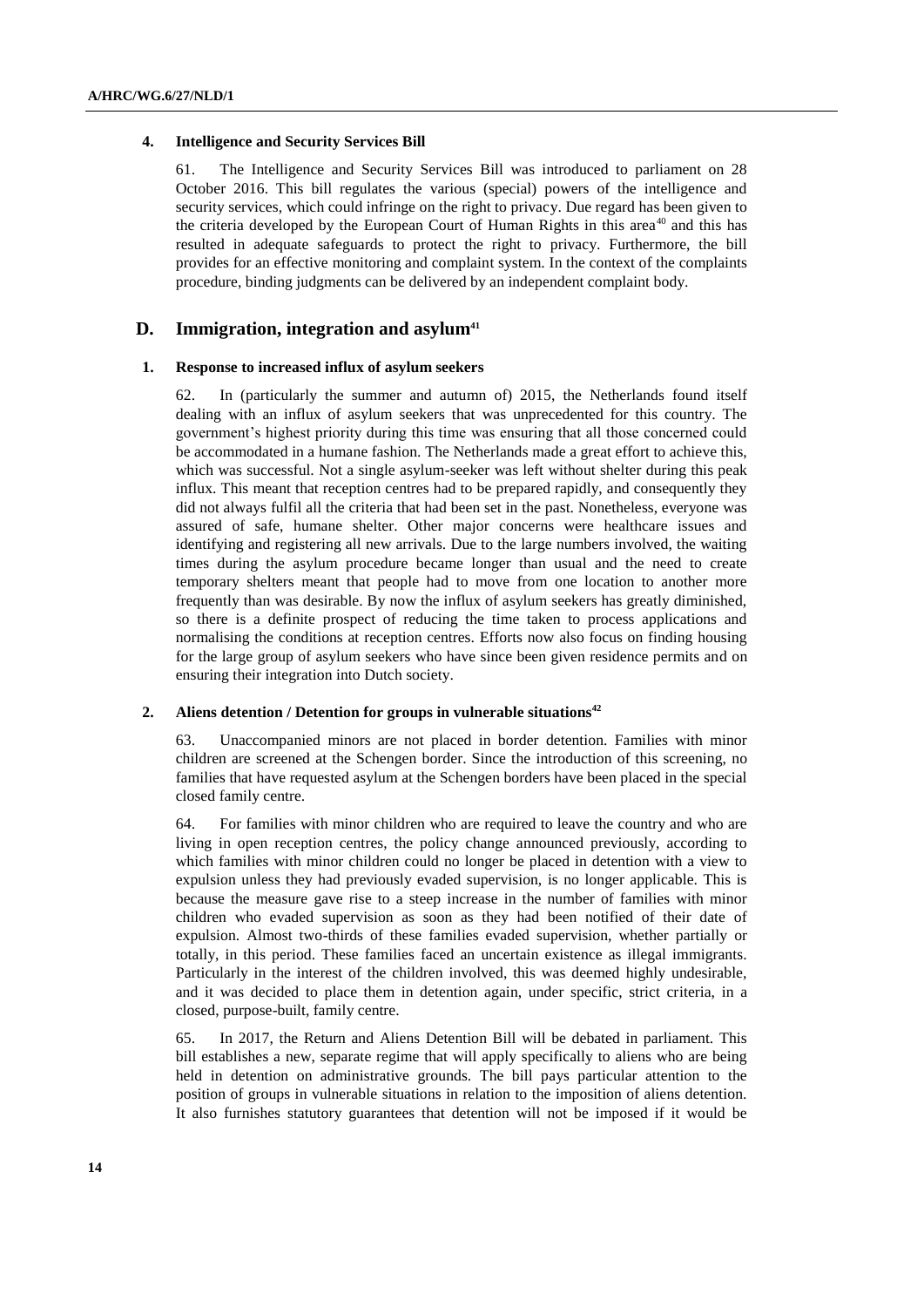unreasonably onerous because of the alien's specific circumstances. The same provisions apply to border detention.

#### **3. Shelter for undocumented migrants**

66. Reception facilities are available for aliens whose applications to remain in the Netherlands have been irrevocably denied and who are obliged to leave the country. There is a national, central location that provides shelter and prepares those concerned to return to their country of origin or a country in which permanent residence will be possible. These persons are given further support with specific aids such as identity papers, tickets, and a sum of money for use following their return. This location also provides access to healthcare if necessary. For adult aliens, admission to this facility is conditional upon their demonstrable cooperation with the return procedure. This condition does not apply to families with minor children. Families whose applications for asylum have failed may remain in the facility until the youngest child in the family is eighteen years of age. The highest administrative court in the Netherlands and the European Court of Human Rights have ruled that these facilities for undocumented migrants are in conformity with the European Convention on Human Rights.

# **4. Children in aliens policy<sup>43</sup>**

67. The Netherlands' admission policy, both in the asylum procedure and in regular admission procedures, takes considerable account of the position of minors (those in families as well as unaccompanied minor asylum seekers). These children's need for protection is carefully examined, in accordance with EU and international law. Other important aspects include child-specific procedural safeguards covering matters such as providing shelter, education, social services and medical care, and keeping the family together. The interests of minors are also considered in the return procedure. For instance, unaccompanied minor asylum seekers are not expected to display the same degree of personal initiative or responsibility as adults. Also, the Amnesty Scheme for Minor Asylum Seekers<sup>44</sup> introduced an objective standard on the basis of which children who have lived in the Netherlands for many years can be given residence permits if certain conditions are fulfilled.

### **5. Statelessness**

68. Stateless persons are treated equally to migrants with a nationality, aside from a few favourable exceptions. Stateless persons can apply for naturalisation after three years of legal residence in the Netherlands, as opposed to the standard period of five years.

69. Stateless people have to prove their statelessness in order to receive the benefits stated in both UN Conventions against statelessness and for obtaining Dutch nationality. The Netherlands is presently working on a draft bill for a determination procedure on statelessness. This bill will also enable children born stateless on Dutch soil without a residence permit to obtain Dutch nationality after five years of stable, factual residence.

70. Statelessness does not in itself constitute grounds for legal residence in the Netherlands. Stateless persons can be granted legal residence if they meet the requirements for asylum or regular residence. If they do not, but are unable, through no fault of their own, to return to a country in which they were formerly resident, they may be granted a residence permit. In other cases, stateless persons can be required to return to the country of origin or of former residence.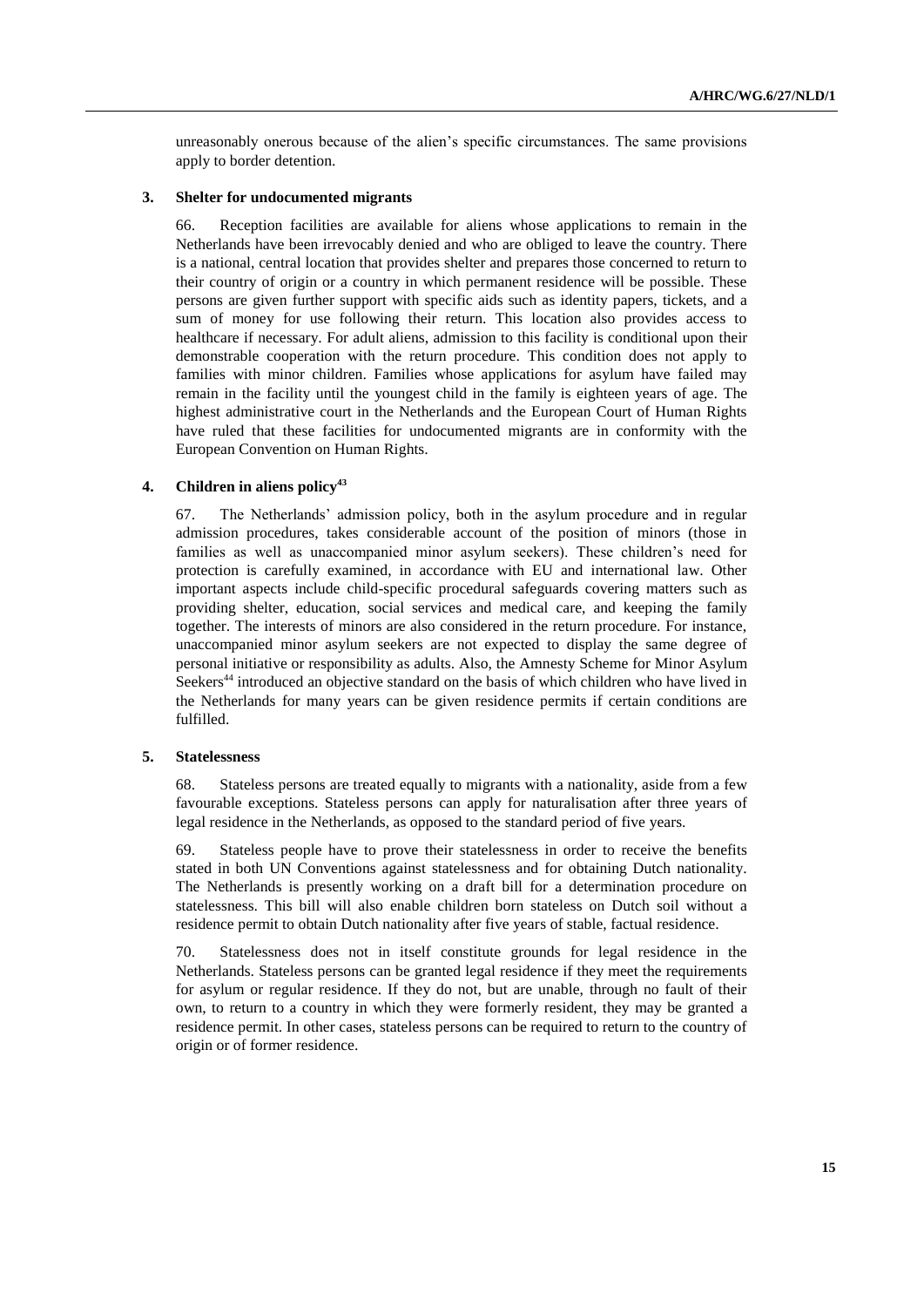#### **6. Self-determination programme**

71. One element of the Netherlands' integration policy is the self-determination programme. Self-determination is about the ability and freedom to make one's own choices about matters such as education, training, recreational activities, choice of life partner, living alone, getting a divorce, and religion, without any pressure or coercion. The Netherlands is a democracy governed by the rule of law, in which everyone has the same rights and obligations, and self-determination is generally taken for granted. In some communities, however, honour and group pressure play a role. Violations of someone's right to self-determination occur primarily in relationships of dependency and inequality between a man and a woman. Examples include forced marriage, marital captivity, child marriage, abandonment, honour-related violence, a life of enforced isolation, and the nonacceptance of homosexuality.

72. The programme focuses primarily on prevention by encouraging discussion on taboo subjects within closed communities, and by campaigning against forced marriage by informing potential victims about the options that are available to them to prevent a forced marriage or abandonment.

### **7. Asylum seekers and their families in Aruba**

73. Aruba is a signatory to the 1951 Refugee Convention through the 1967 Protocol relating to the Status of Refugees and has an asylum procedure in place.

74. The 2009 Admissions Decree provides that asylum seekers may stay in Aruba, and may take up employment, while their request for asylum under the terms of the Refugee Convention is being processed.<sup>45</sup> This also applies to the fulfilment of obligations arising from international conventions such as those on combating human trafficking.

#### **8. Migration and Integration Survey 2016 Aruba**

75. In the last quarter of 2016, the Central Bureau of Statistics conducted the 2016 Aruba Migration and Integration Survey (AMIS 2016). The main goal was to collect data on the characteristics and living conditions of migrants on Aruba, in particular recent arrivals: that is, people who were not born on Aruba and who settled there in the past ten years. The other members of their household were also interviewed, regardless of whether or not they were born on Aruba. AMIS 2016 consisted of a questionnaire on a variety of themes, for instance personal characteristics, migration history, economic activities, living conditions, migrants' intentions regarding residence on Aruba, integration into the Aruban community, and ties with Aruba and their native country.

## **E. Physical integrity and personal liberty**

#### **1. Violence against women<sup>46</sup>**

76. In recent years – partly in response to CEDAW recommendations - there has been a focus on increasing the gender sensitivity of the policy combating violence in relationships of dependency. A "gender scan" was carried out to examine the gender sensitivity of the policy's implementation. In the follow-up to this scan, a toolkit was compiled to help municipalities increase the gender sensitivity of their policies. In addition, a study was conducted on the intergenerational transmission of domestic violence.

77. The Sexual Violence Centres form an important part of the combat of sexual violence in the Netherlands. These have a multidisciplinary approach for victims of acute sexual violence, irrespective of age, by coordinating forensics, medical care and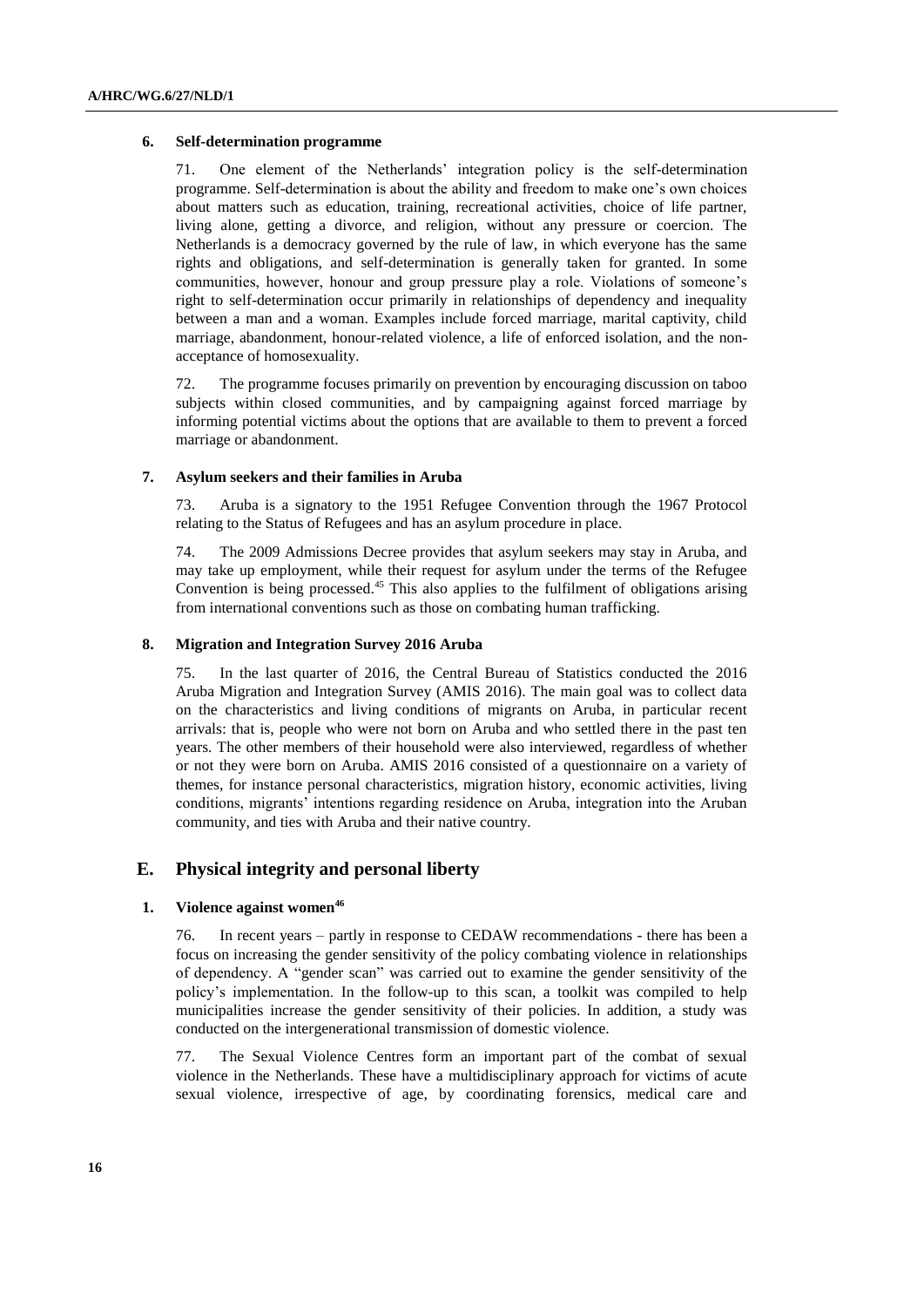psychosocial support. Thirteen of these centres are operational already and it is expected that the final three will follow suit in 2017.

78. To further improve the reporting procedure, the police's instruction for sexual violence cases has been renewed. It is specified how the procedure can be focused on the victim even more than before.

79. The Istanbul Convention entered into effect in the Netherlands on 1 March 2016.

### **2. "No mas, no more" proclamation on Curaçao**

80. In November 2015, the Government of Curaçao launched a campaign to raise awareness regarding relational aggression, and assistance available to (potential) victims, including information on how to report cases to relevant authorities, and which organisations can help with further care and treatment of victims.

### **3. Victims of human trafficking, domestic violence and other crimes, who do not possess residence permits**

81. The Human Trafficking Residence Arrangements are designed to achieve two objectives: to provide protection for those who allege that they are victims of human trafficking and who cooperate in criminal cases against perpetrators, and consequently to encourage victims to report the offences to the police.

82. Persons alleging that they are victims of human trafficking are entitled to a threemonth period of reflection, from their first contact with the police, before deciding whether to press charges. This is to give them time to rest, acclimatise to their new situation, and to think about whether they wish to cooperate in investigating and prosecuting the trafficker. Those that do are given a temporary residence permit for the duration of the criminal proceedings. Victims who are unwilling or unable to press charges because of severe medical issues or serious intimidation may be issued a temporary residence permit for the period of one year. If criminal proceedings lead to a final and unappealable conviction, or if they last longer than three years and the victim has been in the possession of a residence permit for three years, the victim will on application be issued a residence permit on nontemporary humanitarian grounds.

83. Victims of domestic or honour-related violence may also be eligible for a humanitarian residence permit. Victims living in the Netherlands illegally may apply for a temporary humanitarian residence permit. If the threat of violence is still present after a year, the permit may be converted into a non-temporary residence permit. If a victim possesses a residence permit for residence with a partner and the relationship is severed because of domestic abuse or the threat of honour-related violence, the victim is eligible for a non-temporary humanitarian residence permit.

84. To encourage illegal immigrants who have witnessed or been the victim of other criminal offences to report the offences to the police and to ensure that these persons have access to justice, the Dutch police has given assurances since the beginning of 2016 that no action will be taken under immigration law when someone comes to report a crime. However, if it is suspected that the person is in the Netherlands illegally, the police will refer him or her to the IOM and other aid agencies that can provide assistance in the case of voluntary departure. Irregular immigrants have no advantages or disadvantages relating to their residence status resulting from this arrangement.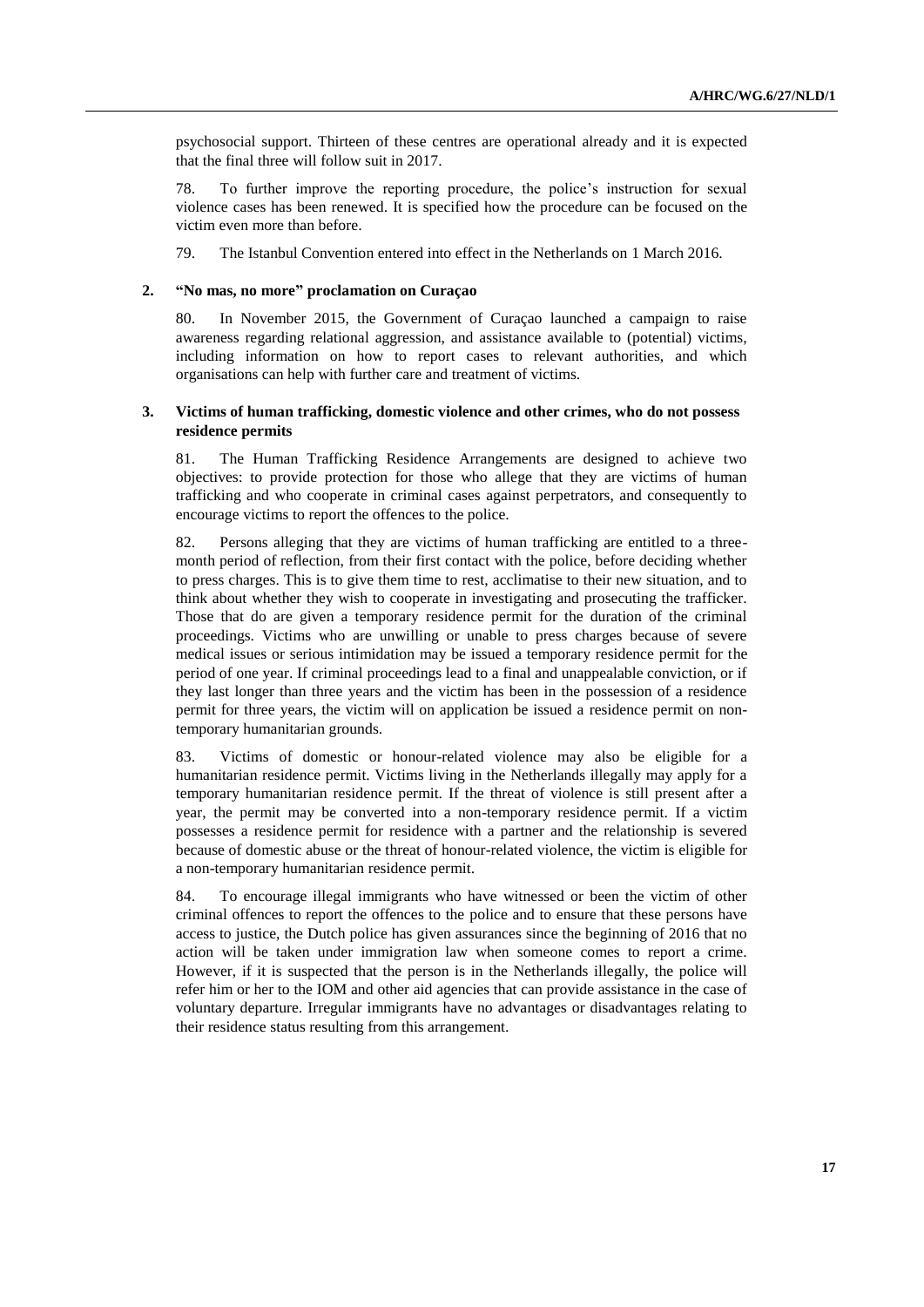#### **4. Combating human trafficking in Aruba**

85. In Aruba, sentences for human trafficking offences were increased in 2014. Under the Aruban Criminal Code, using the services provided by victims of human trafficking is now a punishable offence if it is known that the services are being provided under coercion.

86. The Counter Trafficking Taskforce Aruba drafted a new national anti-trafficking action plan for 2015-2019, formalised standard operating procedures to guide front-line responders in the proactive identification of trafficking victims and their referral for care, and established a Counter Trafficking Coordination Centre. In 2014-2016 several investigations were launched into possible cases of human trafficking and about 500 government employees were trained in recognising signs of human trafficking.

87. The Government of Curaçao also has a working group for Trafficking in Persons that monitors the status of cases and victims, promotes information sharing among relevant authorities, and enhances collaboration among government bodies in combating human trafficking and smuggling.

# **F. Human rights and counterterrorism**

88. The threat of terrorism has not bypassed the Netherlands. The Netherlands acknowledges that it has a duty to protect its citizens against this threat, but at the same time counter-terrorism measures have to be measured against the protection of human rights, such as the right to privacy, the freedom of expression, the freedom of movement and non-discrimination. The Netherlands, before taking any legislative or policy action to counter terrorism, always assesses whether the measure is necessary and proportionate and whether it may have any adverse effect on human rights. The analyses regularly provided by the National Coordinator for Security and Counterterrorism form the basis for any action. The National Counterterrorism Strategy of July 2016 provides a framework for counter-terrorism measures for the coming five years. Any concrete measure that leads to legislation is thoroughly assessed by the Council of State and debated in Parliament, so as to assure the observance of human rights and the rule of law.

89. An example in this context is the *Action Programme Integrated Approach to Jihadism*. With this programme, the government has taken measures to combat and weaken the jihadist movement in the Netherlands and to oppose radicalisation. It enumerates 38 measures that the government deploys in its effort to tackle violent jihadism. To implement this action programme, several additions to the statutory set of instruments entered into force in 2016. The new statutory powers make it possible to restrict the freedom of movement of radicalised individuals in the Netherlands, *inter alia* by banning them from leaving the country. The scope for stripping someone of their Dutch nationality has also been expanded. Naturally the statutory provisions and the application of these powers are formulated and executed within the parameters of the Dutch Constitution and the international human rights conventions. Procedures are in place to ensure the proper observance of human rights obligations in the application of these powers.

# **G. Right to health**

#### **1. Tobacco discouragement policy**

90. The Netherlands actively strives to help smokers quit smoking, to prevent health damage from second-hand smoke and to discourage young people from taking up smoking. In 2017, its prevention efforts will be continued via *inter alia* www.rokeninfo.nl, school programmes and campaigns (NIX18 and Stoptober). There is a special focus on the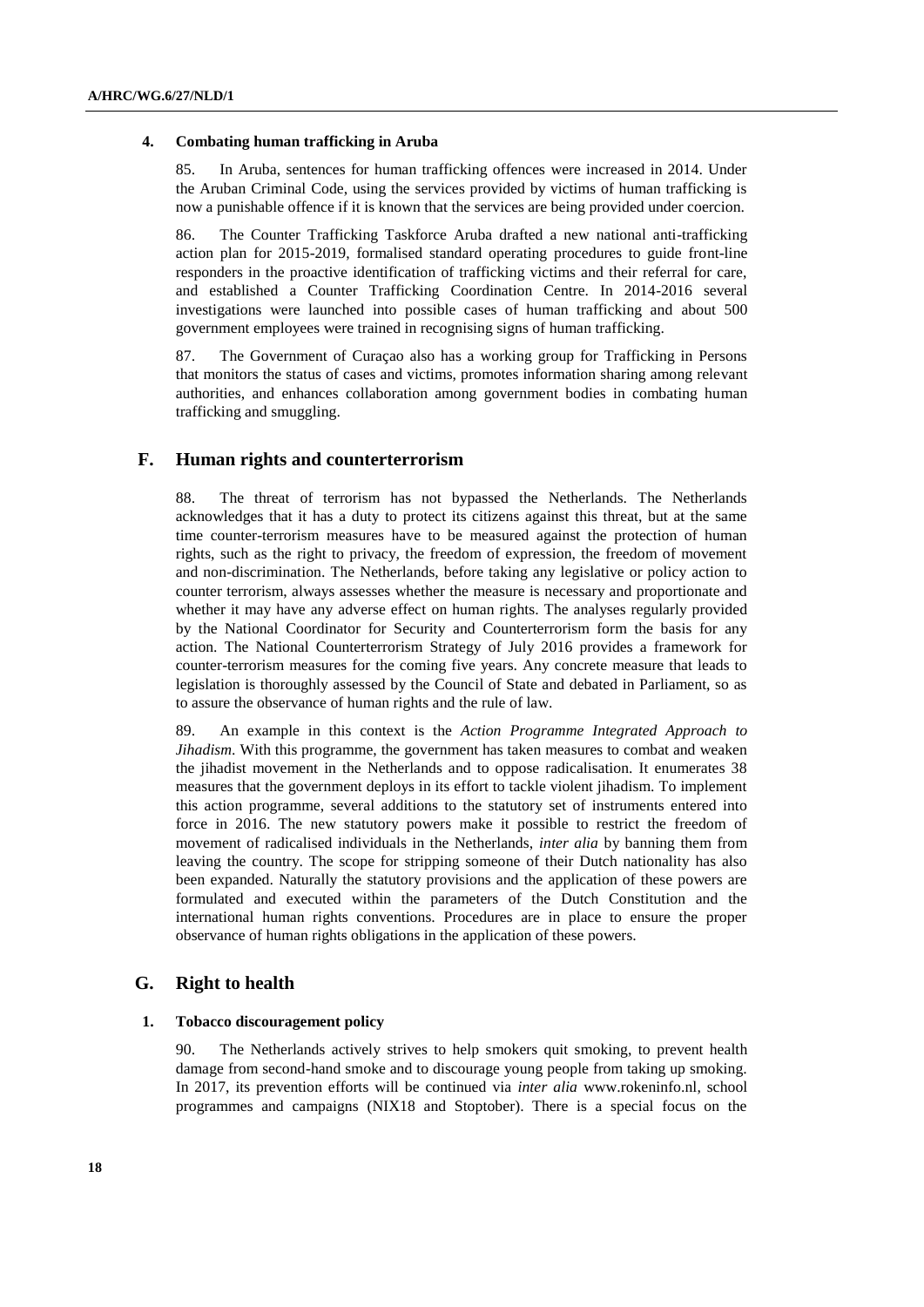prevention of smoking by (expectant) parents. Insurers reimburse smoking cessation care. Furthermore, the Tobacco Act now includes a ban on smoking in public indoor areas, an 18+ age restriction, and (since May 2016) dissuasive images on packaging and a ban on distinctive flavours in cigarettes. New legislation is also being prepared in 2017 to ban the display of tobacco products in shops, to have smoke-free school grounds, and to prevent tobacco packaging from attracting attention of young people in particular. With these measures, the government aims to protect the right to the highest attainable standard of health, especially that of young people.

91. In April 2016, the Government of Curaçao passed a law to prohibit smoking in public places, in an effort to discourage persons from smoking, and to decrease the number of persons affected by smoking-related/ second-hand smoking diseases.

#### **2. Improvements to community environments in Aruba**

92. The government of Aruba has developed the *"Bo Aruba"* (Your Aruba) and *"Bo Bario"* (Your Neighbourhood) programmes, which include the renovation of the country's two urban centres, Oranjestad and San Nicolas, and twenty other neighbourhoods on the island. The main priority of these programmes is to create more parks and public spaces to encourage movement and walkability, and to bring people together. They reflect the government's recognition of the link between health, happiness, and wellbeing. To promote greater social cohesion and social capital, every neighbourhood on Aruba will acquire a new community centre or multifunctional accommodation, which will offer the people a range of social services and activities under one roof.

### **3. Curaçao's Primary Care Policy**

93. Following research on the social indicators of healthcare, and based on recommendations of the Pan American Health Organization, the Government of Curaçao developed a policy framework to make primary care more readily available to all citizens.

## **H. Education**

### **1. Civic education/ human rights education<sup>47</sup>**

94. Civic education is a core task of Dutch education. It covers knowledge of the country's political institutions, the rules of Dutch society and corresponding behaviour. In January 2016, the Education Platform 2032 issued an advisory report on a new, futureoriented curriculum for primary and secondary education, in which it recommended giving civic education a more prominent place in the curriculum. The aim of this advice is to teach pupils about children's rights, human rights, the meaning of 'a democracy governed by the rule of law', and the collective values that underpin Dutch society. The publication of this report was followed by an in-depth study of the issues, which was completed in November 2016. The follow-up trajectory will be determined soon, that will culminate in an update of the curriculum.

95. Secondary vocational education has the task to promote the general education and personal development of students and to contribute to their social functioning. In secondary vocational education, civic education is an integral part of the curriculum. Recently, critical thinking skills and knowledge of human rights have been added to the requirements for civic education in secondary vocational education, in order to increase the social resilience of students.

96. In Aruba, civic education is included in the school curriculum at all educational levels, and these curricula are built up in a consistent line. Civic teaching materials that are appropriate to the Aruban context are being developed.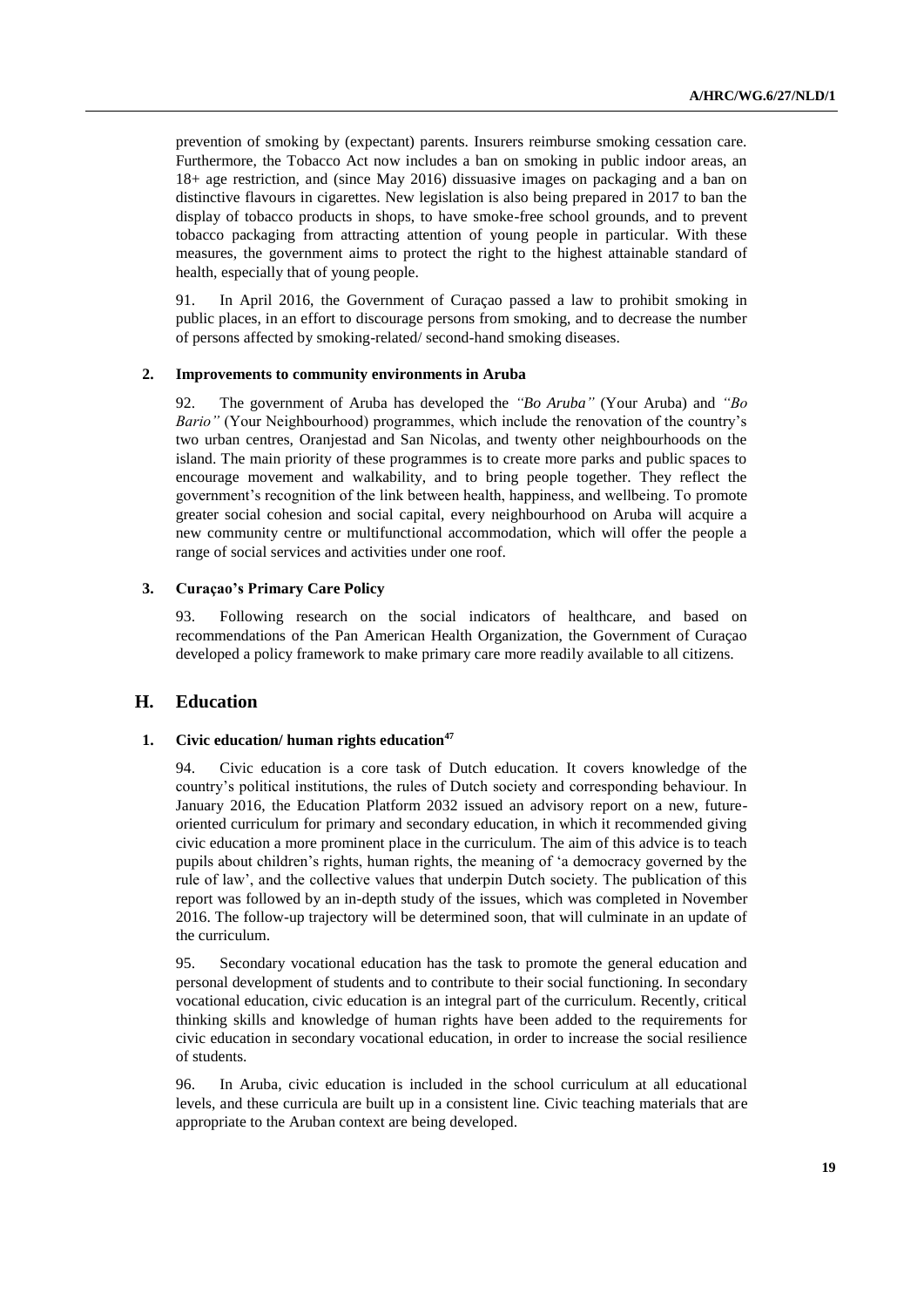#### **2. Radicalisation and education**

97. If a young person radicalises, whether in the sphere of religion, animal rights, or political ideology, school is one of the places where this may become visible. A number of initiatives exist that can support educational establishments in their efforts to tackle radicalisation:

- The School & Safety Foundation supports and advises schools on all topics relating to (social) safety in schools. Topics range from bullying, sexual abuse, drug use, crisis management and LHBT safety to support and training on how to recognize and deal with radicalization. They also train and support teachers in engaging pupils in discussions about current events, social tensions and human rights. In addition, immediately after the Brussels attacks, this foundation posted guidelines online<sup>48</sup> to help teachers deal with pupils' questions, emotions, and opinions. A helpdesk is also available;
- Schools for senior secondary vocational education are also using a range of methods and instruments to enhance their approach to civic education. The civic education network, in which teachers meet to share information and to learn from each other, is undergoing further professionalization;
- Teacher training courses are doing more to help teachers develop the necessary skills to raise controversial subjects with pupils. Teacher training courses are also paying more attention to education and development in the widest sense;
- The Safe & Open Higher Education programme was set up as a platform to support institutions of higher professional education and universities in their continuing efforts to offer students and staff a safe work and study environment;
- A complementary approach has been developed within eighteen priority municipalities. Based on a risk analysis, these municipalities have made an inventory of the specific needs of their educational establishments, to whom extra support and training is (pro-actively) offered.

#### **3. Education for school-age asylum seekers<sup>49</sup>**

98. Child asylum seekers in the Netherlands are entitled to attend school as soon as possible after they have reached a safe and peaceful refuge. Policy is geared towards ensuring that school-age asylum seekers attend school as soon as possible. An important practical consideration here is the need for a certain degree of stability in the child's living conditions. Due to the current large, rapid influx of asylum seekers,<sup>50</sup> it is not always feasible for child asylum seekers to attend school from the day they arrive in the Netherlands.

#### **4. Safety at school**

99. Since August 2015, all primary and secondary schools in the Netherlands have a statutory obligation to guarantee social safety. Each school must draw up its own social safety policy, together with all those involved in the school (pupils, teachers, participation council, and parents) and apply it rigorously in the school's day-to-day operations. The impact of policy should be monitored, so that measures are based on the actual situation at the school and any changes that take place. The law prescribes that every school must appoint someone to coordinate policy on bullying and to serve as a contact point.

#### **5. Safe School Protocol in Aruba**

100. In 2011 a Safe School Protocol was signed in Aruba between all relevant stakeholders, creating a basis for cooperation. The members meet regularly and together try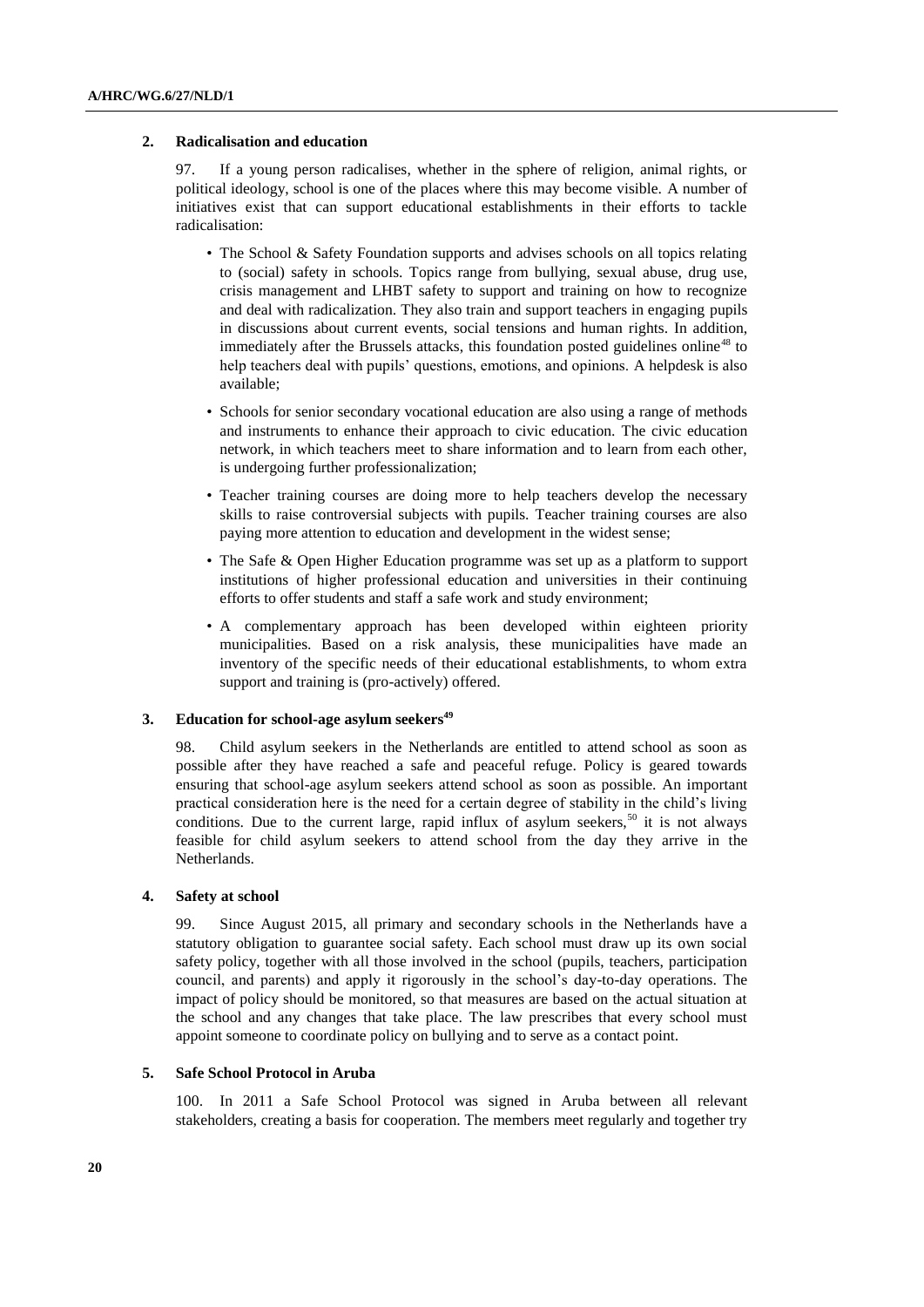to find solutions for practical problems. They will also provide input to shape the safe school policy that is to be developed.

101. The safe school guide and manual has been introduced at all schools. The manual describes best practices and policy on subjects such as: reducing potential security risks at school, rules and regulations regarding teacher and student conduct, security at schools, methods to combat drug abuse and bullying.

#### **6. Free education in Curaçao**

102. The National Ordinance for Free Education, introduced in Curaçao in June 2016, provides free primary and secondary education, including secondary vocational education, to all children aged 4 to 18, in public and private schools that receive public funds, without any parental contribution or any fees for materials being charged. In this context, three provisions have been incorporated into the National Ordinance:

- a regulation in which the government makes teaching materials available on loan;
- a regulation providing access to all educational facilities without any parental contribution; and
- a regulation to finance additional costs.

103. With this new Ordinance, 32,000 students between the ages of 4–18, have access to regular education without a significant impediment to parents and guardians.

# **I. Freedom of expression**

## **1. Hate speech<sup>51</sup>**

104. The freedom of expression applies to every citizen, including politicians. It is, however, limited by articles 137c and 137d of the Penal Code, which prohibit intentional insult of, or incitement to hate, discrimination or violence against a group of persons because of their race, religion or belief, sex, sexual orientation or handicap. In 2014, the Public Prosecution Office prosecuted 134 cases on the basis of these provisions. In 2017, a covenant will be concluded between the Public Prosecution Office, the police and antidiscrimination organisations to promote cooperation in this area.

105. With regard to online hate speech, there is a national reporting point for criminal, discriminatory statements on the Internet (MiND). In 2017, a public awareness campaign against hate speech on the Internet will be launched. In cooperation with Twitter, Facebook and YouTube, organisations in the Netherlands are identified to which these companies can offer support to formulate counter speech against discriminatory statements on social media.

### **2. Right to strike in Aruba**

106. Legal practice and case law have rendered the restrictions on public servants' right to strike obsolete. Public servants' right to strike is an acquired right, the lawfulness and effectiveness of which are examined by the courts. In both the public and private sectors, the right to strike is a last resort, and with growing frequency over the years the courts have ruled that this right constitutes a legitimate form of action.

107. The ban on strike action by public servants has been excluded from Aruba's revised Criminal Code, which entered into effect in 2014. Notification of the withdrawal of the reservation to article 8(1)(d) ICESCR has been deposited with the United Nations.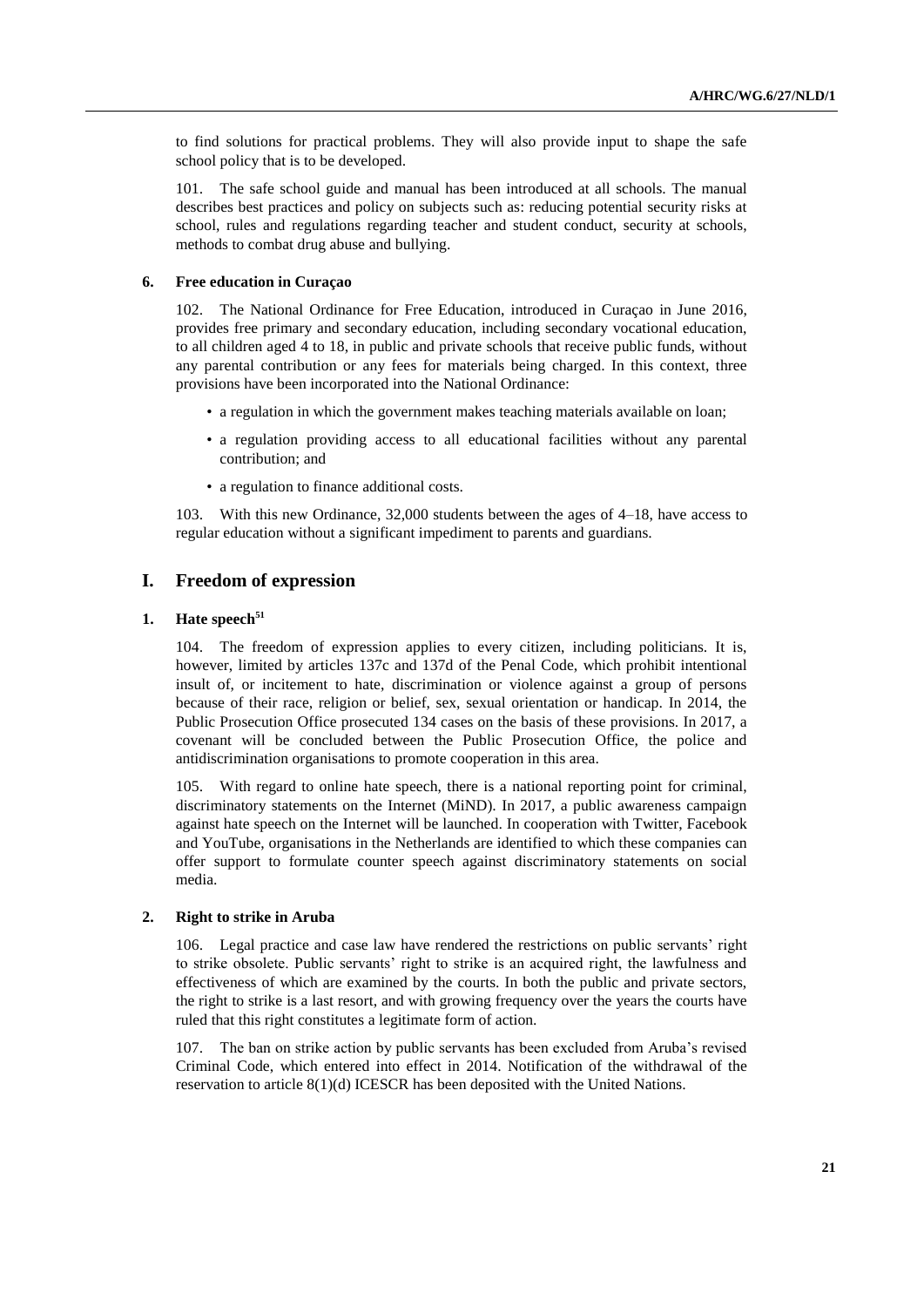#### *Notes*

- <sup>1</sup> See: recommendation 98.32.
- 2 See: recommendation 98.34.
- <sup>3</sup> See: the annex to the Netherlands' National UPR Mid-term Report (2014), also available at https://www.government.nl/documents/policy-notes/2014/03/19/national-action-plan-on-humanrights.
- 4 See: recommendations 98.27, 98.28, 98.29 and 98.30.
- 5 See: the annex to the Netherlands' National UPR Mid-term Report (2014), also available at https://www.government.nl/documents/policy-notes/2014/03/19/national-action-plan-on-humanrights.
- 6 See: recommendations 98.21, 98.22, 98.23, 98.24 and 98.25.
- 7 See: recommendation 98.26.
- Article 90 of the Dutch Constitution.
- 9 See: recommendations 98.3, 98.5, 98.6, 98.9, 98.10, 98.11, 98.62 and 98.102.
- <sup>10</sup> See: recommendations 98.9 and 98.15.
- <sup>11</sup> See also: para. 23.
- <sup>12</sup> Available at:

https://www.rijksoverheid.nl/binaries/rijksoverheid/documenten/publicaties/2014/01/30/national-

- action-plan-on-business-and-human-rights/national-action-plan-en-def-rijkshuisstijl.pdf.
- $13$  See:

https://wcd.coe.int/ViewDoc.jsp?p=&Ref=CM/Rec%282016%293&Language=lanEnglish&Ver=orig inal&BackColorInternet=DBDCF2&BackColorIntranet=FDC864&BackColorLogged=FDC864&dire ct=true.

- <sup>14</sup> See: recommendations 98.38, 98.46 and 98.50.
- <sup>15</sup> See: recommendations 98.51 and 98.58.
- <sup>16</sup> The National Action Programme to combat discrimination is annexed to this report.
- <sup>17</sup> See: recommendation 98.68.
- <sup>18</sup> See: recommendations 98.44 and 98.92.
- <sup>19</sup> See: para. 27.
- <sup>20</sup> See: recommendation 98.40.
- <sup>21</sup> See: recommendation 98.57.<br><sup>22</sup> See: name, 26.27
- See: paras. 26–27.
- <sup>23</sup> See: recommendations 98.39, 98.40, 98.41 and 98.62.
- <sup>24</sup> For example: *Eigen Kracht* and *Kracht on Tour*.
- <sup>25</sup> For example: Single Super Mom, How 2 Spend It and *De Nieuwe Toekomst* ('The New Future').
- <sup>26</sup> See: recommendations 98.93, 98.94 and 98.95.
- See: para. 28.
- <sup>28</sup> See: para. 28.
- $29$  See: recommendations 98.31 and 98.89.
- <sup>30</sup> See: recommendation 98.44.
- <sup>31</sup> "Naturally together", see: www.natuurlijksamen.org.
- <sup>32</sup> See: recommendations 98.41 and 98.62. For children's rights in relation to education, see: paras. 94– 103.
- <sup>33</sup> See: recommendations 98.38, 98.39, 98.76, 98.77, 98.78, 98.79, 98.81, 98.82 and 98.83.
- <sup>34</sup> See: recommendation 98.84.
- <sup>35</sup> Art. 493 of the Code of Criminal Procedure.
- <sup>36</sup> See: recommendations 98.18 and 98.75.
- <sup>37</sup> The books are called *Diza i su gritunan silensioso*, *Loke a pasa ku Ramita*, and *Fani su nò ta nò*.
- <sup>38</sup> http://www.desaroyodihubentut.cw/visie/.
- <sup>39</sup> *Veiligheidshuis* in Dutch.
- <sup>40</sup> See, for example: *Weber & Saravia v. Germany*, no. 54934/00.
- <sup>41</sup> See: recommendations 98.104 and 98.107.
- <sup>42</sup> See: recommendations 98.106, 98.108, 98.112 and 98.113.
- <sup>43</sup> See: recommendations 98.115 and 98.117.
- <sup>44</sup> *Kinderpardon* in Dutch.